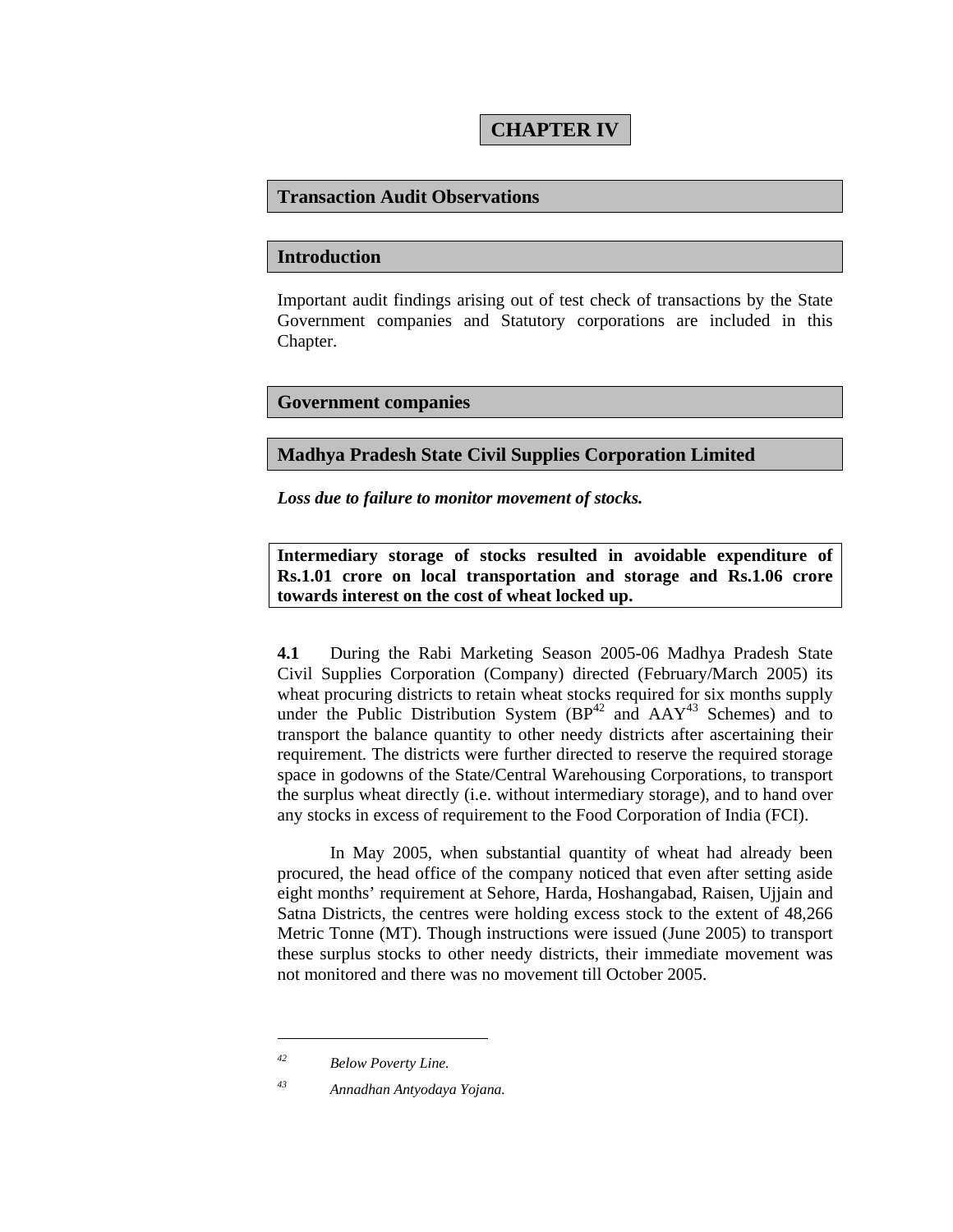#### *Audit Report (Commercial) for the year ended 31 March 2006*

In November 2005, when the Regional Office, Bhopal informed the head office that Sehore district was holding 18,695 MT of wheat in excess of their requirements the overall surplus stock position was reviewed and instructions were issued (November 2005) for transportation of 18,610 MT from Sehore to Shajapur, Bhopal, Dewas and Rajgarh districts, 13,200 MT from Ujjain to Dewas, Shajapur and Indore districts and 2000 MT from Satna to Sidhi and Rewa districts. Consequently, between November 2005 to January 2006, 30,809 MT of wheat was transported to other districts (viz 16,708 MT from Sehore, 8,714 MT from Ujjain and 5,387 MT from Satna).

It was noticed during audit that non monitoring of the movement of surplus stocks of the above 30,809 MT resulted in an avoidable expenditure of Rs.1.01 crore (Rs.44 lakh on local transportation and Rs.57 lakh on storage for six months). Besides, the Company also incurred avoidable expenditure of Rs.1.06<sup>44</sup> crore towards interest on the cost of wheat locked up for six months.

The Government stated (July 2006) that:

- $\triangleright$  The stock of 41,809 MT at Ujjain was sufficient for the requirement (41,440 MT) of that district for eight months.
- $\triangleright$  The stocks could not be transferred to other districts due to non availability of storage space in those districts and due to shortage of storage space 1,533 MT were handed over to FCI in Hoshangabad. Surplus was due to non lifting of allotment by the beneficiaries.
- ¾ Government of India had reimbursed the transportation cost.
- $\triangleright$  The company got benefit of storage gain<sup>45</sup> and there was no loss.

The reply is not acceptable as :

 $\overline{a}$ 

- $\triangleright$  Eight month's requirement furnished by the company in respect of Ujjain was only 36,608 MT and not 41,440 MT.
- ¾ The proposal (November 2005) for shifting surplus stocks did not mention that accumulation of surplus stock was due to want of storage space and non-lifting of allotment by the beneficiaries (Ujjain). Further, storage space could have been reserved in advance or the stocks could have been handed over to FCI as done in Hoshangabad.
- ¾ Transportation cost in excess of that allowed in the Provisional Economic Cost was not reimbursable by Government of India.

*<sup>44 30,809</sup> MT at provisional economic cost of Rs.7,540 per MT=Rs.23.23 crore x 9.1 per cent per annum for six months.* 

*<sup>45</sup> Gain means increase in weight of wheat due to absorption of moisture on account of storage.*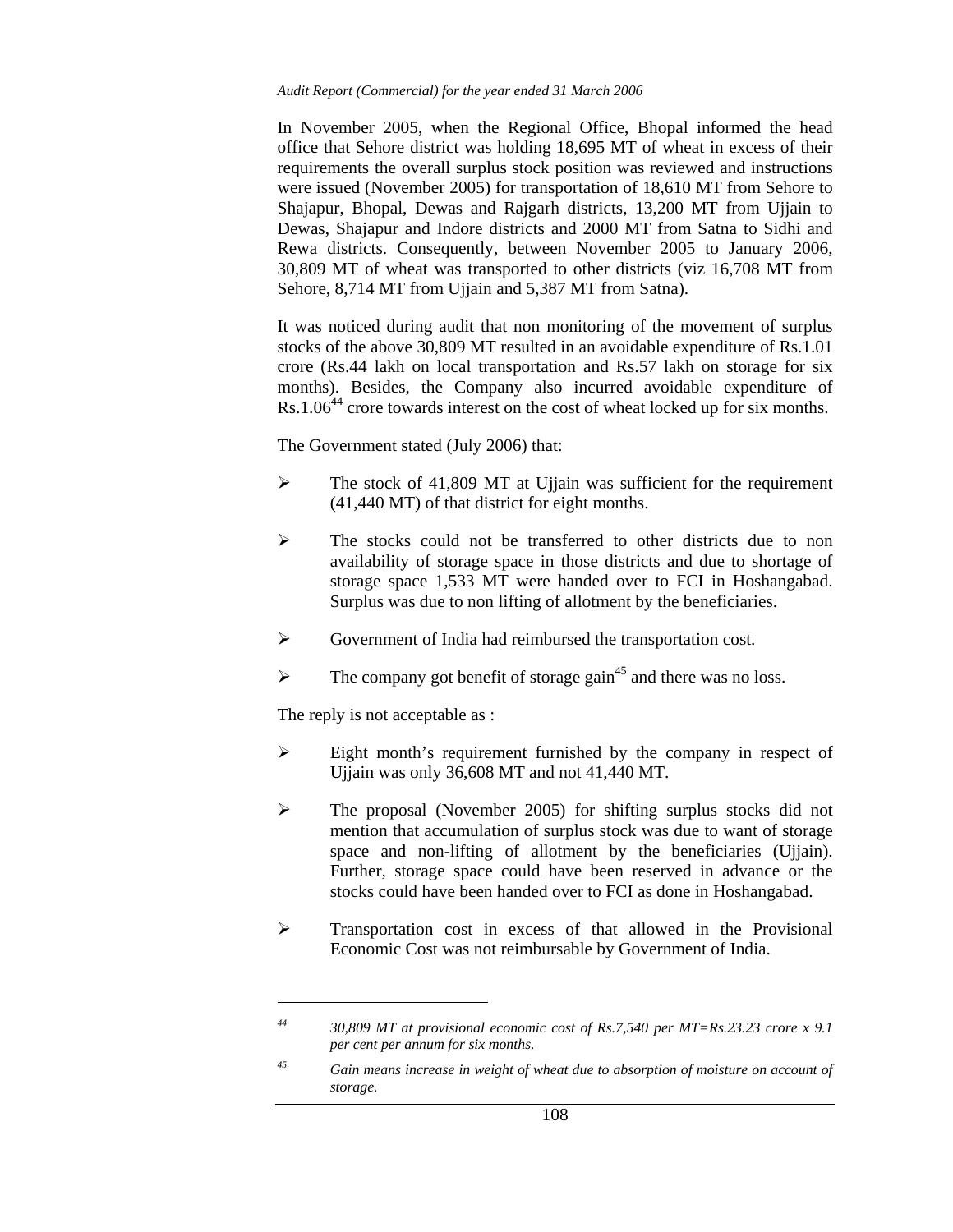$\triangleright$  The reply is silent on the basic audit observation as to why the status of surplus stocks was not monitored by the head office till October 2005.

Thus failure of the district offices to transport the surplus stocks at the time of procurement itself coupled with inaction on the part of the head office in enforcing/monitoring movement of stocks from procurement districts to other needy districts resulted in avoidable expenditure of Rs.2.07 crore.

### *Loss due to non-compliance with the despatch plan*

**Non-compliance with the specified despatch schedule of wheat by the district offices resulted in loss of Rs.30.27 lakh on local transportation and storage, locking up of Rs.6.64 crore and consequent loss of interest of Rs.30.19 lakh.** 

**4.2** During Rabi Marketing season 2004-05, the company head office directed (March 2004) Harda, Hoshangabad and Indore district offices to transport 18,400 Metric Tonne(MT) of wheat to Khandwa, Betul, Barwani and Dhar districts direct from the procurement centres/railway rake points during March 2004 to July 2004. The district offices, however, transported only 4,948 MT wheat and stored the remaining quantity of 13,452 MT within the districts till August 2004.

In September 2004 the head office noticed that Harda, Hoshangabad and Indore district offices were holding more than four months' requirements and directed them to transport 7,150 MT to Khandwa, Dhar, Barwani, Betul and Ratlam districts. The district offices, however, transported 9,077 MT to the specified districts during October to December 2004.

It was noticed in audit that the non-compliance with the specified despatch schedule by the district offices resulted in avoidable expenditure of Rs.13.50 lakh on handling and Rs.16.77 lakh on intermediary storage of 9,077 MT of wheat. Further, while 9,077 MT of wheat was stored in Harda, Hoshangabad and Indore districts between July and December 2004, the needy districts were drawing their requirement from Food Corporation of India. This resulted in locking up of  $Rs.6.64$  crore<sup>46</sup> for six months and consequent payment of Rs.30.19 lakh towards interest on cash credit.

The Company thus incurred a total avoidable expenditure of Rs.60.46 lakh.

The Government stated (July 2006) that the stocks at Harda and Hoshangabad were only sufficient for their own requirement and that the surplus at Harda was due to non lifting of the entire allotment made by the State Government for various schemes. It was further stated that the surplus stock at Indore could

*46 9077 MT at provisional economic cost of Rs.7310 per MT=6.64 crore.*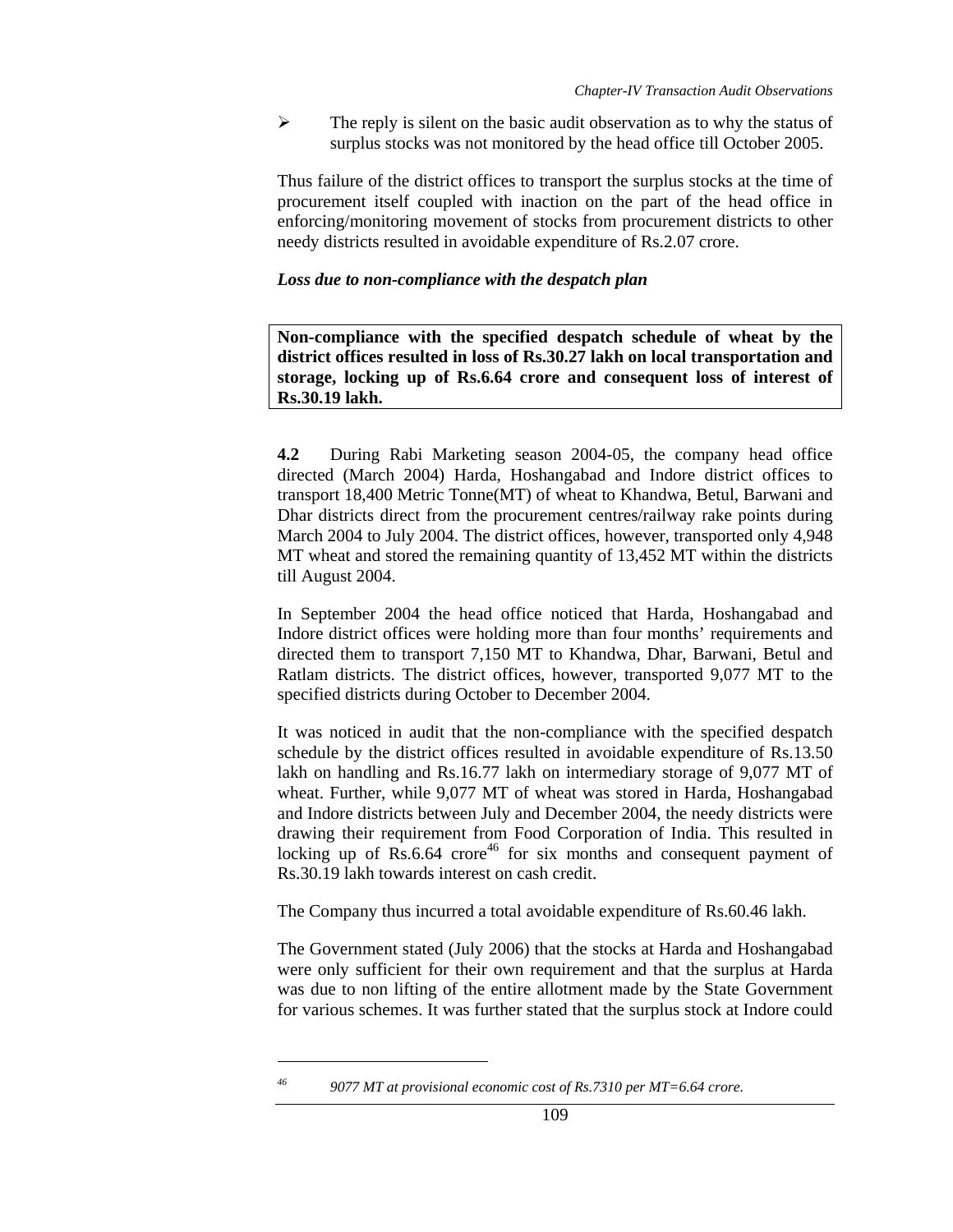not be sent to Dhar and Barwani due to shortage of storage space and lifting of Food For Work (FFW) stocks on priority.

The reply is not acceptable as:

- $\triangleright$  The requirement of six months as furnished by the Company for all the three districts was not correct compared to the allotment made by the State Government in March 2004 on the basis of which transport instructions were initially given. If the allotment was not lifted, the fact should have been brought to the notice of the Head office by the district offices. This was not done till August 2004.
- $\triangleright$  There was no allotment / lifting under FFW during April to November 2004. Further, suitable storage space could have been reserved in advance as per the instructions of the head office.

Thus non-compliance with the specified despatch schedule by the districts office coupled with slack monitoring by the head office resulted in avoidable expenditure of Rs.60.46 lakh.

### *Avoidable expenditure on bank commission*

**Payment of the cost of wheat to Food Corporation of India by Demand Drafts instead of by Cheques resulted in avoidable expenditure of 48.56 lakh on bank commission.** 

**4.3** The Company had been lifting stocks of foodgrains from Food Corporation of India for distribution to consumers under various welfare schemes of the Government of India. FCI directed (December 1993) all its Zonal/Regional and district offices to accept payment of the cost of foodgrains from Civil Supplies Corporation by cheque at places where FCI was maintaining a bank account. These orders were reiterated in July 2003 and January 2004 for compliance.

It was noticed during audit that only seven<sup>47</sup> out of 45 district offices of the Company had been making payment to FCI by cheque, while the remaining 38 district offices of the company had been depositing the cost of foodgrains by Demand Drafts. During 2003-04 to 2005-06 (upto December 2005) the Company spent Rs.48.56 lakh towards bank commission on demand drafts obtained for payment to FCI. Thus, payment of the cost of foodgrains to FCI by demand drafts instead of by cheques resulted in avoidable expenditure of Rs.48.56 lakh.

*<sup>47</sup> Bhopal, Indore, Ujjain, Sagar, Satna, Gwalior and Jabalpur.*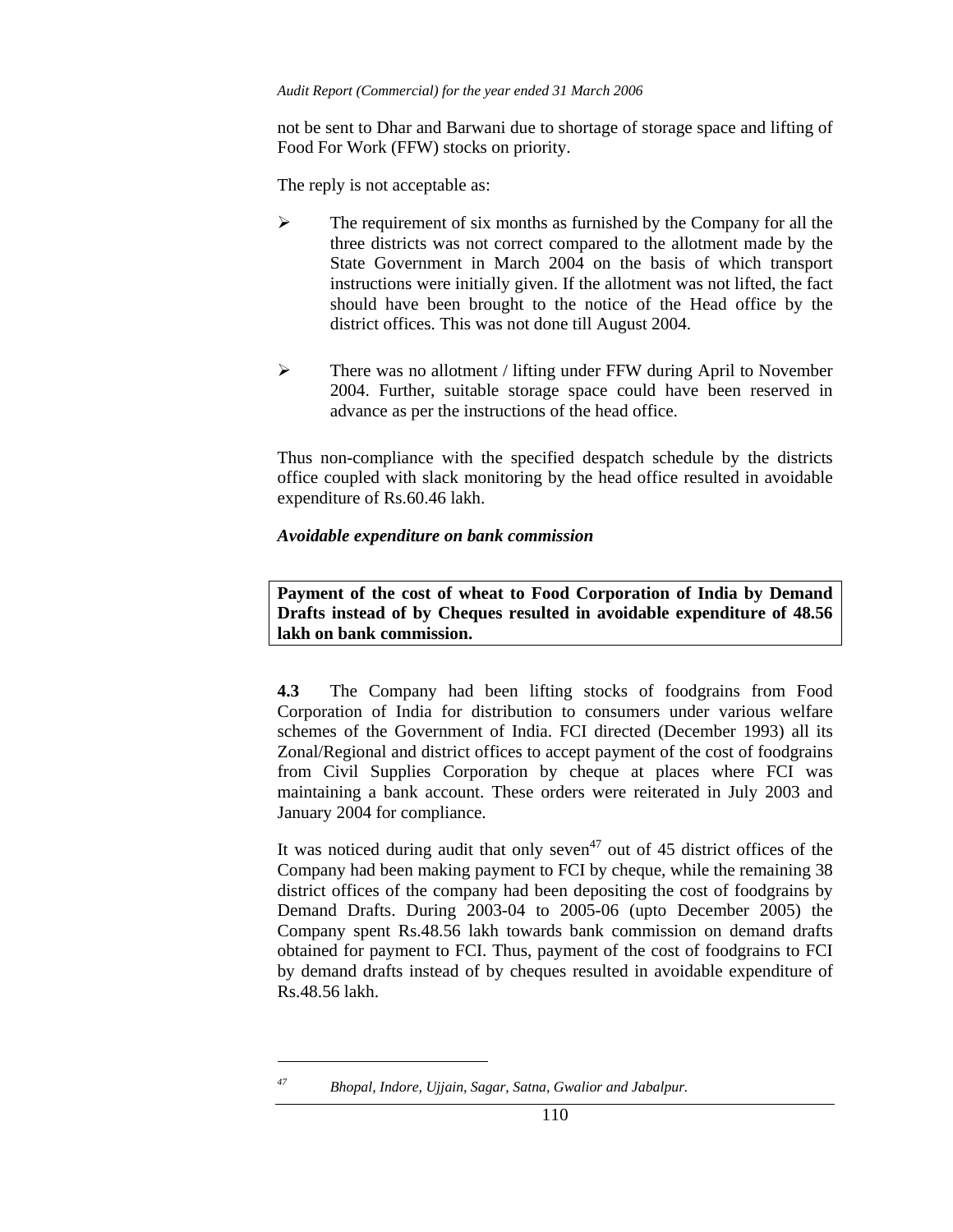The Government stated (July 2006) that FCI maintained its bank account only in seven districts in the State where the company made payments by cheque. The reply is incorrect as FCI maintained bank accounts in all the districts of the State and the Company could have made payments by cheque thereby saving Rs.48.56 lakh on bank commission.

 *Avoidable expenditure on freight due to uneconomic movement of rakes over longer distances* 

**Contrary to its own instructions, the head office of the company finalised rake movement plan that involved movement over longer distances. This resulted in avoidable expenditure of Rs.25.20 lakh towards freight on transportation.** 

**4.4** During Rabi Marketing Season 2005-06 (March 2005 to June 2005), Hoshangabad and Raisen district offices of the Madhya Pradesh State Civil Supplies Corporation (Company) procured 1,17,454 and 86,632 MT of wheat respectively. The Company issued (March 2005) instructions to these districts to retain wheat stocks equivalent to six months requirement for distribution and despatch the remaining quantity to other needy districts as per rake movement plan duly observing the concept of minimum distance. The company finalised (March 2005) the rake movement plan for these districts duly observing this concept. This plan was, however, revised (April/May 2005) by the head office ignoring the above concept. Accordingly Hoshangabad and Raisen district office followed the revised rake movement plan given by the head office.

Audit scrutiny of the actual despatches revealed that Hoshangabad district office despatched 11 rakes of wheat (26,328 MT) during 22 April 2005 to 13 May 2005 to Guna, Ujjain, Bina, Biora, Sagar, Morena and Meghnagar from Itarsi rake point. In fact, movement of rakes to these destinations could have been made economically by Raisen district office from Mandideep rake point involving shorter distance to the destinations by 69 kilometers (km) compared to Itarsi rake point.

Similarly, during the period from 19 April 2005 to 25 May 2005 Raisen district office despatched 10 rakes of wheat (23,923 MT) to Satna, Katni, Gondia, Chhindwara and Shahdol from Mandideep rake point. Movement of rakes to these destinations could have been made by the Hoshangabad district office from Itarsi rake point which is shorter in distance by 69 kms compared to Mandideep rake point.

Audit scrutiny revealed that while the original rake movement plan given by the head office stipulated despatches by shorter routes involving lesser expenditure, the revised rake movement plan was drawn up contrary to its own instructions. As a result of wrong rake movement plan the Company incurred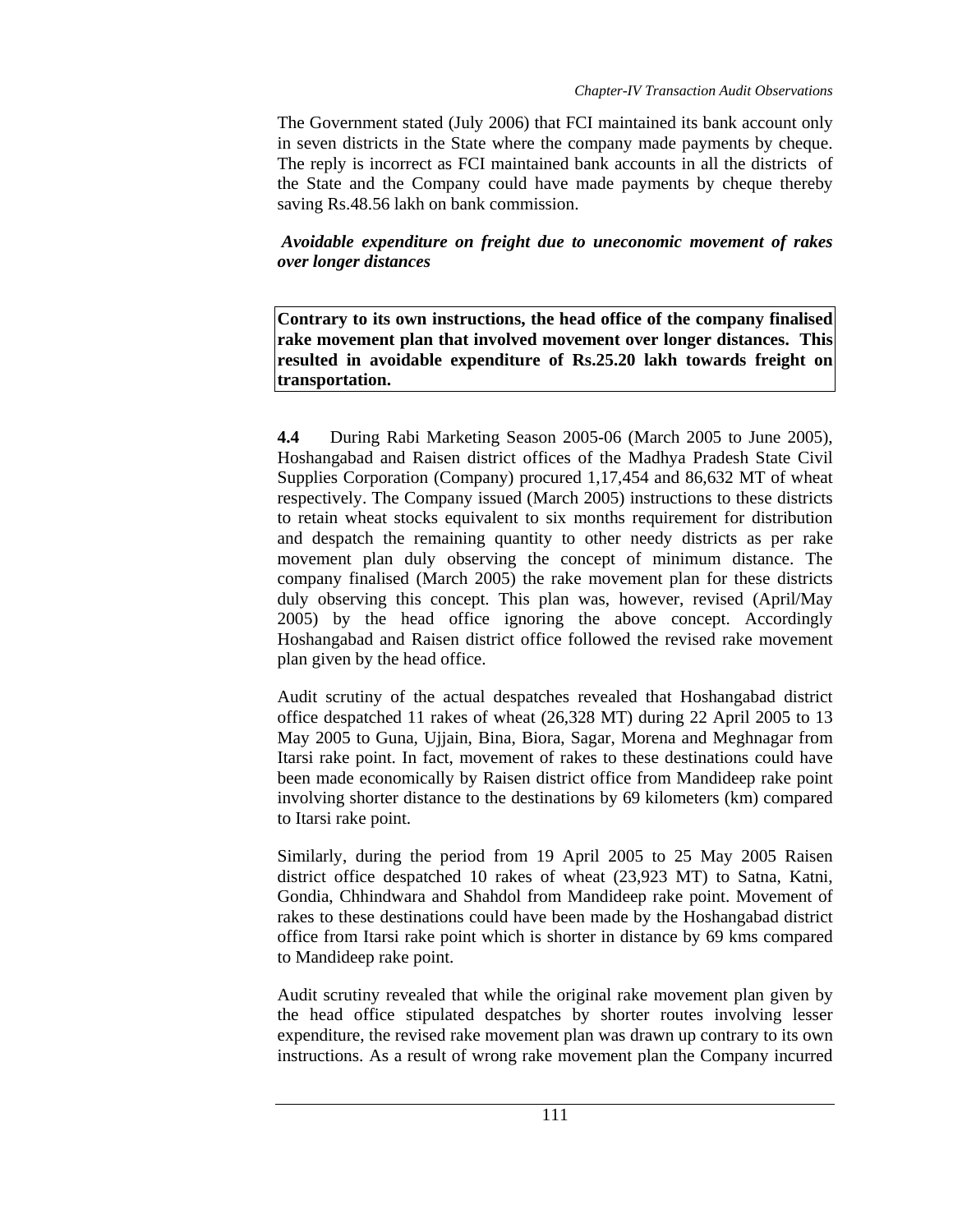avoidable expenditure of Rs.25.20 lakh towards freight on transportation of  $20^{48}$  rakes of wheat by longer route.

The Government stated (September 2006) that though initially the rake movement plan was given to move rakes in the right direction only, it was revised subsequently due to certain factors like quantum of procurement, availability of rakes, promptness of transport contractor and unloading arrangements etc.

The reply is not acceptable, as the proposals for revision in the rake movement plan did not mention any of the above mentioned factors. Further, transport contractor had to transport wheat as per the requirement of the company and not according to his convenience.

#### *Avoidable expenditure due to under utilisation of storage space*

**Mismatch between actual despatch of stocks and the rake movement plan resulted in avoidable expenditure of Rs.24.32 lakh towards storage charges on unutilised reserved storage space.** 

**4.5** As per the rake movement plan finalised (March 2005) for Rabi Marketing Season 2005-06, for procurement of wheat under Decentralised Procurement Scheme (DCP), four rake loads (9,200 MT) of wheat were to be transported from Hoshangabad district to Ujjain for onward transportation by road to Indore and other issue-centres in neighbouring districts of Khargone, Dhar, Jhabua and Barwani. The plan was revised and seven rakes (16,032 MT) were despatched (April 2005) to Ujjain during 9 to 24 April 2005. Ujjain district, however, despatched only 8,288 MT to Indore and other districts and stored the remaining quantity at Ujjain itself. Similarly, as against nine rakes of wheat (26,700 MT) to be sent to Gwalior to meet the requirement of Bhind and Morena districts, only four rakes were sent.

In anticipation of arrival of wheat stocks, Indore, Bhind, Morena and Shivpuri district offices, in consultation with their respective regional offices and the head office, reserved storage capacities for 45,000 MT (Mahow, Depalpur, Sanawar, Indore and Rau Centres of Indore district) and 88,980 MT (Bhind, Morena and Shivpuri centers of Gwalior district) respectively for 3 months in the godowns of the State/ Central Warehousing Corporations.

Audit scrutiny revealed that due to mismatch in the actual receipt of stocks compared to the rake movement plan, Indore and Gwalior district offices could utilise only 10,200 MT and 54,800 MT storage capacity (including that for their own procurement) leaving storage capacity for 34,950 MT and 34,120 MT respectively unutilised. As a result the company incurred

*<sup>48</sup> Avoidable expenditure restricted upto 10 rakes each from Mandideep and Itarsi rake points.*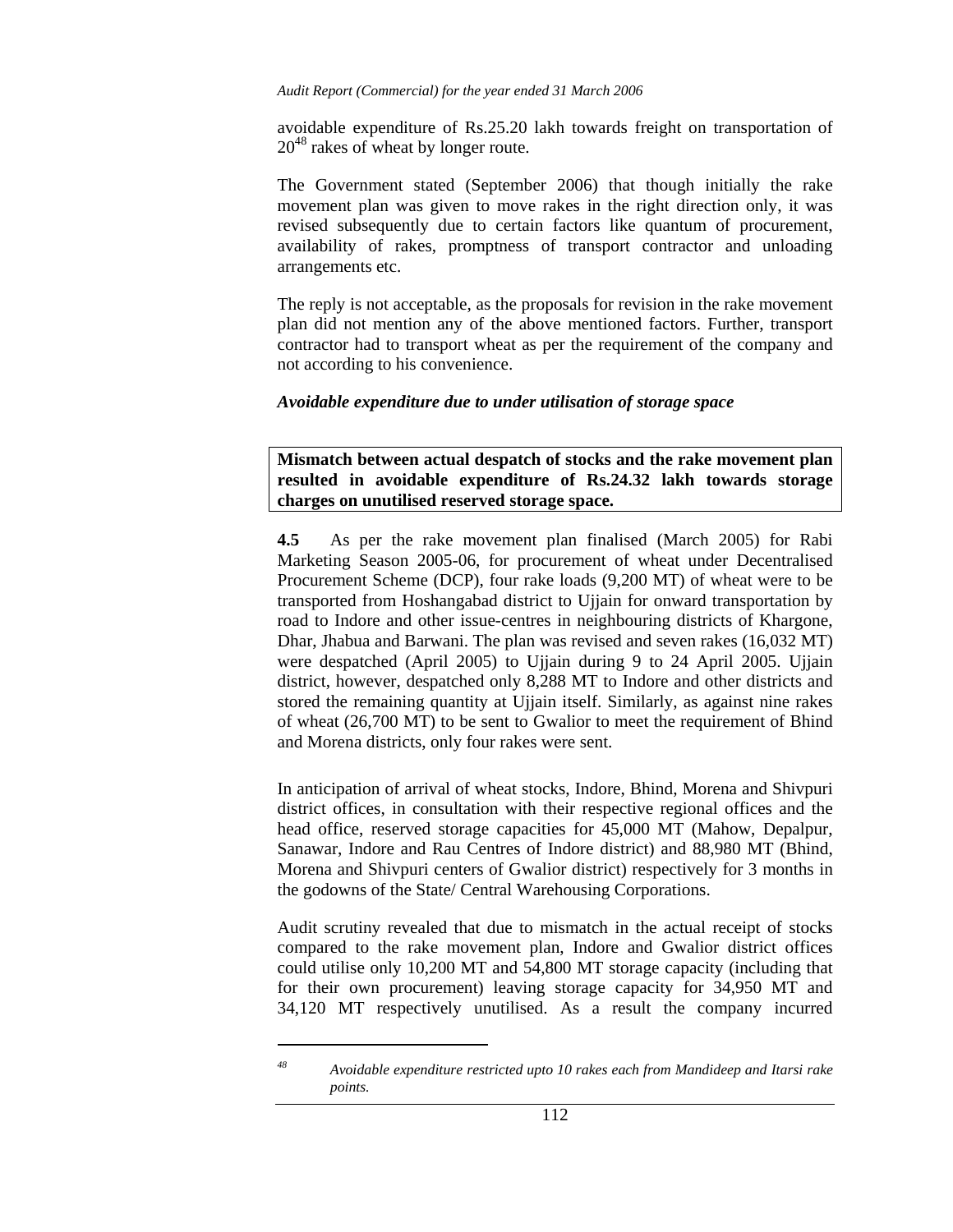avoidable expenditure of Rs.24.32 lakh towards storage charges on unutilised reserved storage capacity.

The Government stated (August 2006) that maximum space was utilised.

The reply is not acceptable, as the respective district offices had already confirmed the short utilisation of reserved storage space.

# *Avoidable expenditure due to transp***o***rtation of wheat by longer route*

**Transportation of 7,022 MT of wheat by longer route resulted in avoidable expenditure of Rs.10.53 lakh.** 

**4.6** Hoshangabad district office of Madhya Pradesh State Civil Supplies Corporation Limited procures large quantities of wheat in each Rabi marketing season. After retaining the quantity required for six months distribution within the district, it transports the surplus by road/railways to other districts for their utilisation under the Public Distribution System.

In April 2003, Hoshangabad district office sent one rake of 2,344 MT of wheat from Itarsi to Shajapur via the Itarsi-Bhopal-Bina-Guna-Biora-Shajapur route (536 Kms) incurring expenditure on freight of Rs.6,86,558. Similarly, it also sent two rakes of wheat (4,678 MT) in May 2004 to Shajapur via this route by incurring an expenditure of Rs.13,70,538 towards freight.

Audit scrutiny revealed that there was a shorter route to Shajapur via Itarsi-Bhopal-Maksi-Shajapur (262 Kms) through which the rakes could have been despatched at lesser cost.

Thus, transportation of 7,022 MT of wheat during 2003-04 and 2004-05 by longer route resulted in avoidable expenditure of Rs.10.53 lakh.

The Government stated (July 2006) that the shorter route was not available for movement of such type of heavy traffic during the period April 2003 to May 2004 and that had the shorter route been available the Railways would have despatched the rakes by this route.

The reply is not acceptable as shorter route was available and Raisen district office had sent rakes to Biora via this shorter route in April 2004 itself.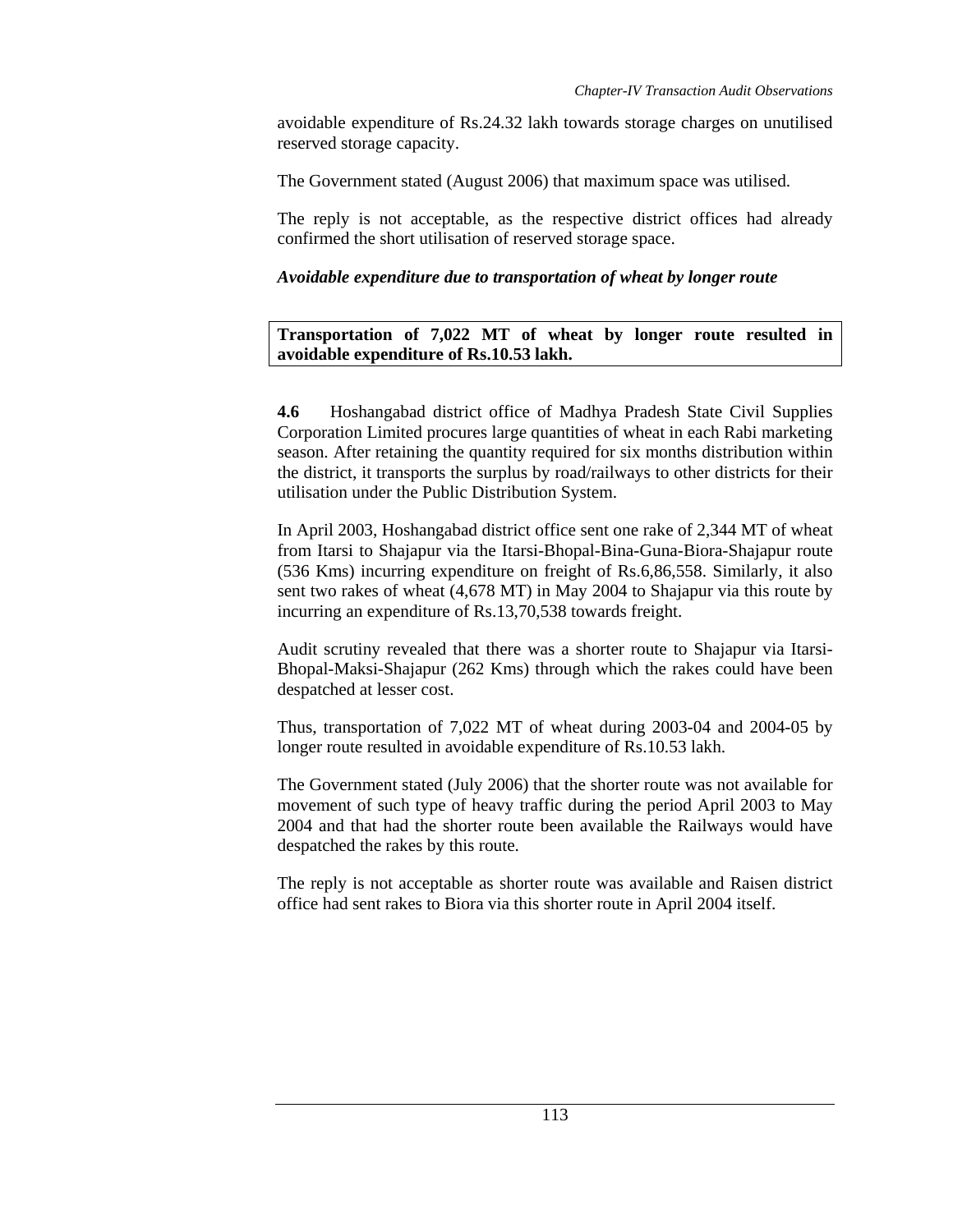# **Madhya Pradesh State Industrial Development Corporation Limited**

## *Investment in Inter Corporate loan without obtaining adequate security*

**Placement of Inter-corporate loan without obtaining security coupled with various deficiencies in sanction and pre/post disbursement procedures resulted in locking up of loan of Rs.14.50 crore besides nonrealisation of interest of Rs.20.28 crore.** 

**4.7** Madhya Pradesh State Industrial Development Corporation Limited (the Company) placed (January 2000) Inter Company Loan (ICL) on Siddharth Tubes Limited (STL), Indore between December 1999 and January 2000 at an interest rate of 17 *per cent* per annum, repayable after three to five years, as against the accepted practice of one year. As STL did not repay the ICL's the Company initiated (May 2002) Revenue Recovery Certificate (RRC) proceedings under Rule 3 of MP Public Debt Recovery Act, 1987 and issued RRC notice in June 2004. As on 31 March 2005, Rs.34.78 crore representing Rs.14.50 crore of principal (including Rs.50 lakh ICL placed in October 1996) and Rs.20.28 crore towards interest were outstanding. The RRC proceedings were quashed (June 2005) by the Revenue Board as the recovery of ICL did not fall under the scope of the Public Debt Recovery Act and directed the Company to file the case in the appropriate Court. Meanwhile STL registered themselves with the Board for Industrial and Financial Restructuring (BIFR) besides submitting OTS proposal to the company. The OTS proposal was not approved (May 2006) as it was not in consonance with the OTS policy of the Company.

Audit scrutiny of placement of ICL with STL revealed the following deficiencies:

- ¾ The Company had placed an ICL of Rs.one crore with STL in October 1996 for a period of 90 days, which was not repaid till December 1999. Inspite of STL's default in repayment, the Company placed Rs.14 crore with the Company between December 1999 and January 2000.
- $\triangleright$  Out of Rs.14 crore, STL had paid only Rs.50 lakh in July 2000 and did not pay any amount thereafter.
- ¾ Financial performance of STL was on a decline right from 1996-97 to 1998-99 inspite of which, proper appraisal of its financial health was not done before placing ICLs of Rs.14 crore.
- ¾ The ICLs of Rs.15 crore (including Rs.one crore placed in October 1996) were not secured through *pari passu* first charge by mortgage of assets of STL as per the terms of the sanction.
- ¾ The Corporate guarantee bond/indemnity-cum-power of attorney was not registered.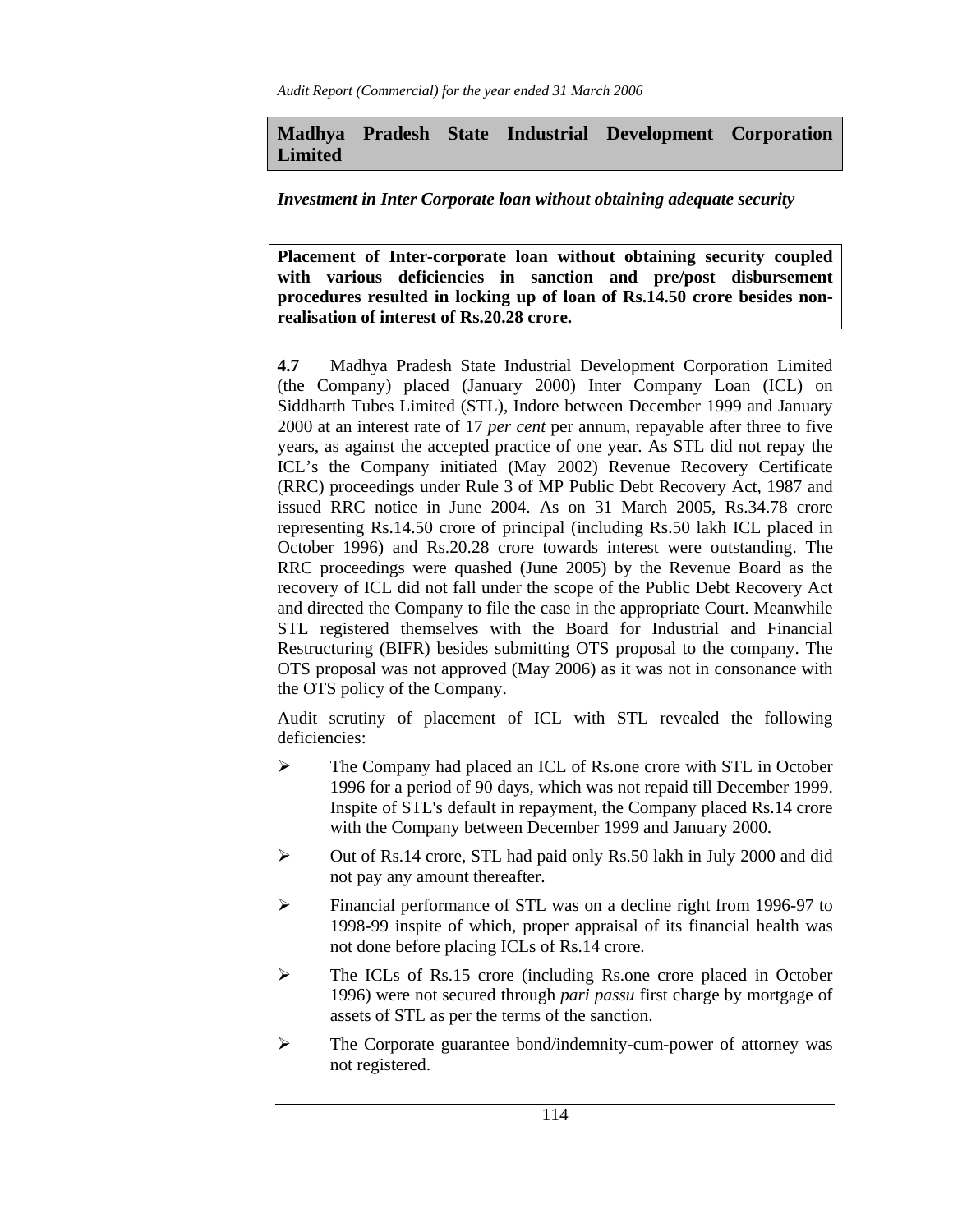- $\triangleright$  The ICLs were placed for three to five years while, demand promissory note obtained was legally valid for three years only.
- $\triangleright$  While the promoter had obtained ICLs for commissioning Cold Rolled Mill, he used the major portion of the ICLs to raise his equity. The company neither monitored post-disbursement use of ICLs nor obtained utilisation certificates.

The Government stated (June 2006) that the firm was advised to submit OTS proposal as per the company's OTS policy, which is yet to be received from them.

The reply is not tenable as placement of ICL without security coupled with non compliance with the conditions / deficiencies in sanction and pre/post disbursement procedures resulted in blockage up of Rs.14.50 crore besides non-realisation of interest of Rs.20.28 crore up to March 2005.

# *Loss due to extending undue favour to a firm*

**Failure to take timely effective legal action for takeover of assets and initiate Revenue Recovery proceedings resulted in non-recovery of both principal and interest of Rs.12.39 crore.** 

**4.8** Madhya Pradesh State Industrial Development Corporation Limited (Company) sanctioned (December 1991) a term loan of Rs. 90 lakh to Bagh Cement Limited (Firm), Rampura in Dhar district for setting up a mini-cement plant, with a repaying term of 13 half yearly instalments, at an interest rate of 19.50 *per cent* per annum. The Firm approached the company (October 2001) for One Time Settlement (OTS) when Rs.3.87 crore (Rs.90 lakh towards principal and Rs.2.97 crore towards interest) were outstanding (March 2001). The Company did not consider the request of the Firm as its case did not fall within the scope of the OTS policy and a period of three years had not elapsed after closure (May 2001) of their business (Mini Cement Plant) for which they had obtained loan from the Company.

The Firm again requested (September 2004) for settlement of dues under OTS and the company approved OTS (December 2004) for Rs.67.50 lakh after waiving off entire interest of Rs.8.05 crore (up to September 2004) and the principal amount of Rs.22.50 lakh (25 *per cent*). As the Firm failed to honour the commitments under OTS the same was cancelled (January 2006). Till December 2005, the Company had received a total amount of Rs.34.40 lakh toward interest.

Audit scrutiny revealed that the Firm had not paid any amount against the loan disbursed between September 1993 to July 1994. The interest payable at 19.5 *per cent* per annum from September 1995 to September 2001 was also not paid by the firm. Despite such chronic default and availability of pledged securities, the Company did not initiate legal action to take over the assets but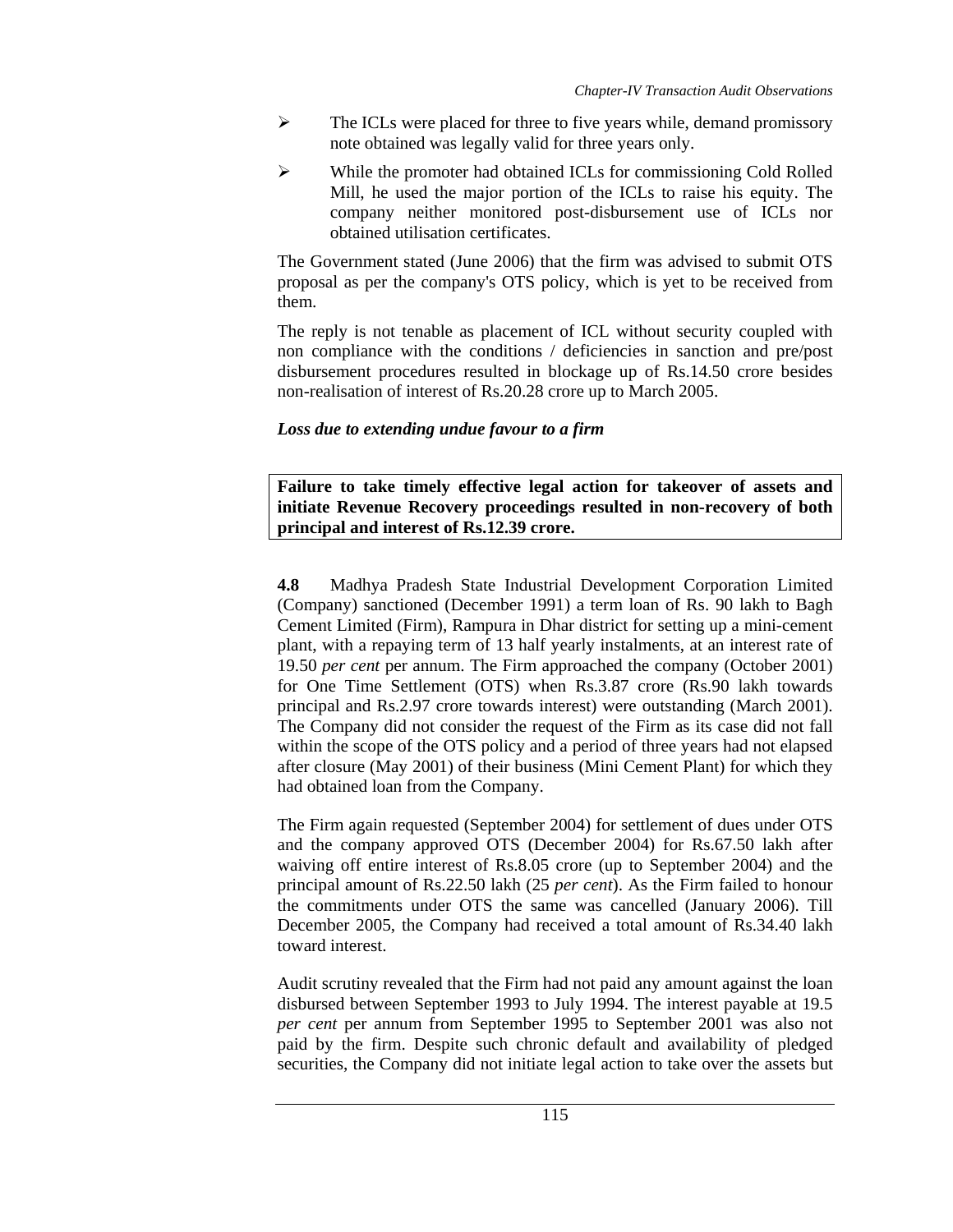only issued legal notices at long intervals viz in December 1996, December 1997 and November 2000 and allowed "the time to be at large".

Thus, failure of the company to take timely effective legal action for takeover of assets and initiating Revenue Recovery Certificate(RRC) proceedings resulted in non-recovery of Rs.11.49 crore towards interest up to March 2006 (Rs.11.83 crore - Rs.0.34 crore) and Rs.90 lakh towards principal amount of loan.

The Company stated (February 2006) that as takeover and disposal of assets of cement plants in the past did not give adequate realisation and RRC was also not effective, the dues were settled under OTS scheme. The Company further stated (April 2006) that legal action was being contemplated against the firm and its promoter/guarantors.

The reply is not tenable as the Company, in spite of availability of adequate fixed assets and collateral security, did not take immediate legal action but waited till the case qualified for OTS scheme.

The matter was reported to the Government (April 2006); the reply is awaited (September 2006).

## **Madhya Pradesh Audyogik Kendra Vikas Nigams (AKVNs)**

*Loss due to deficient implementation of State Government scheme* 

**Failure of AKVNs to strictly follow the guidelines of the scheme resulted in non-recovery of Rs.14.75 crore from industrial units, non payment of already recovered amount of Rs. 26 lakh to the Government, loss of Rs. 95 lakh on stamp duty and non collection of interest of Rs.9.70 crore besides rendering the entire loan liability of Rs.95.45 crore unsecured.** 

**4.9** The State Government had introduced (1988) "Madhya Pradesh Conversion of amount of Deferred Tax into Loan Liability Scheme 1989" (Scheme) to extend the benefit of payment of Sales Tax on deferment basis, to the industrial units which had gone into commercial production on or after 1 April 1981. While Madhya Pradesh Audyogik Vikas Nigam, Bhopal (now Madhya Pradesh State Industrial Development Corporation Limited) was the implementing agency for medium and large scale industries, the Audyogik Kendra Vikas Nigams at Gwalior, Indore, Bhopal, Jabalpur and Rewa were the implementing agencies for small scale industries within their jurisdiction. Under the provisions of the Scheme, an industrial unit, after obtaining a certificate from the sales tax authorities, makes an application to the competent authority (Managing Director of the respective AKVN) and gets the deferred Sales Tax converted into provisional loan liability. On completion of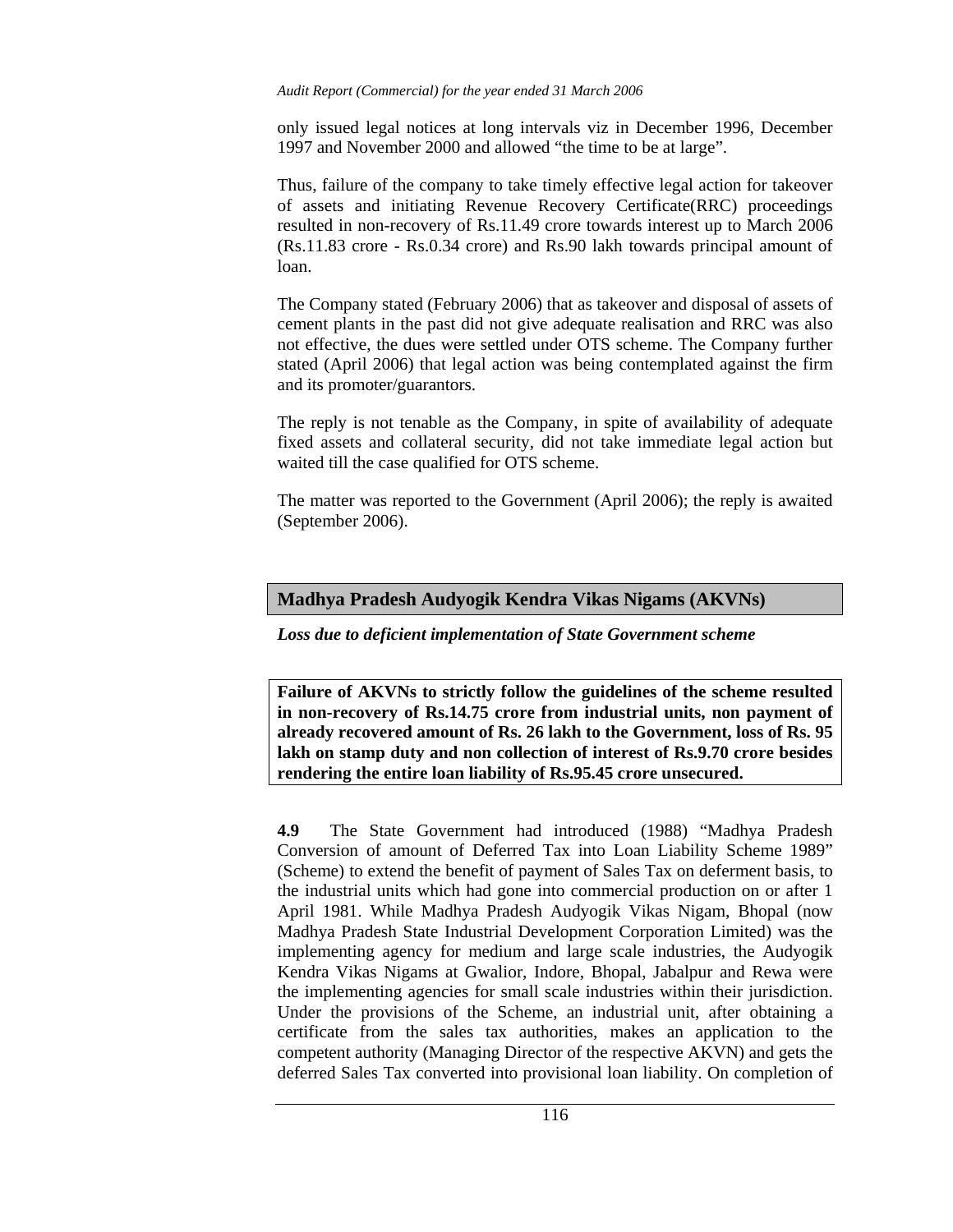the assessment, the provisional liability is converted into final loan liability by entering into an agreement with the industrial unit to that effect after hypothecation of movable assets and joint mortgage of immovable assets of the unit in favour of AKVNs. The loan liability of each year shall subsist up to 5/ 10 years and becomes payable in one instalment within 30 days after the expiry of each year covered by the period of deferment. Failure to repay the dues attracts interest at two *per cent* per month.

The AKVNs at Bhopal, Gwalior, Indore and Jabalpur had converted Rs.95.45 crore of sales tax which had became convertible between 1985-86 and 2003-04 by 124 industrial units into loan liability out of which Rs.47.96 crore had become due for discharge up to 31 March 2005.

Audit scrutiny revealed as under:

- ¾ AKVNs failed to convert provisional loan liability of Rs.94.83 crore into final liability through execution of mortgage or hypothecation of immovable/movable assets of the industrial units in their favour. This rendered the loan amounts payable to the government unsecured, besides entailing loss of revenue of Rs.95 lakh on account of stamp duty.
- ¾ Out of Rs.47.96 crore which became due for payment up to 31 March 2005, the industries directly deposited Rs.33.21 crore with the sales tax authorities under intimation to AKVNs. The AKVNs failed to pursue with the industries the payment of the remaining dues of Rs.14.75 crore or to revoke the conversion granted. On the other hand the facility of conversion of loan liability was extended for subsequent years also.
- $\triangleright$  Even though there were delays by the units in remittance of dues, interest of Rs.9.70 crore upto July 2006 was not collected.
- $\triangleright$  AKVN, Rewa collected Rs.3.57 crore but invested the same in its holding company (Madhya Pradesh State Industrial Development Corporation Limited). It later remitted only Rs.3.31 crore to the Government. The balance amount of Rs.26 lakh was not paid (August 2006).
- ¾ AKVN Bhopal converted provisional liability of Rs.62.20 lakh into final liability in respect of four units without execution of agreements and mortgage / hypothecation deeds resulting in the liability remaining unsecured. Out of this, Rs.40.50 lakh against three units were recovered leaving a balance of Rs.21.70 lakh and interest of Rs.35.83 lakh (up to July 2006) against one unit, which was reported to have been closed.
- ¾ AKVNs did not evolve any monitoring system to identify the status of working of the units, their repaying capacity, existence of movable and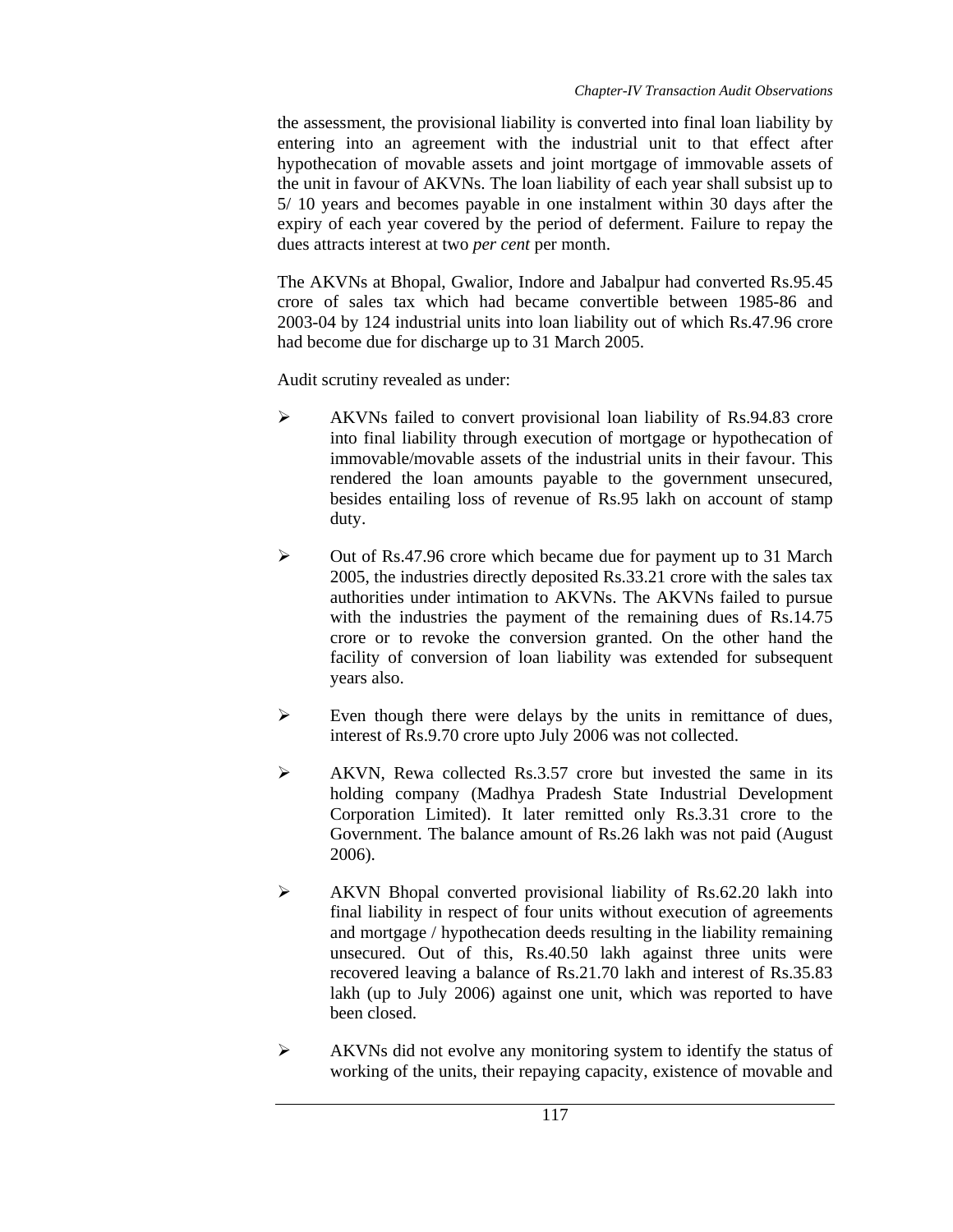immovable assets, their value after depreciation and the possibility of recovery of dues from them.

Thus, failure of AKVNs to follow the guidelines of the scheme resulted in non-recovery of Rs.14.75 crore payable to the State Government, nonremittance of Rs.26 lakh to the State Government, loss of Rs.95.44 lakh on account of stamp duty and non collection of interest of Rs.9.70 crore besides rendering the entire amount of loan liability of Rs.95.45 crore payable to the State Government unsecured.

In reply, AKVN Bhopal stated that action was being taken on observations made by Audit. AKVN Gwalior stated that Rs.6.64 lakh had been collected and RRC issued for recovery of Rs.2.73 crore. AKVN Jabalpur stated that Rs.73.54 lakh had been converted into final loan liability and Rs.56.84 lakh were paid by the industries. AKVN Indore stated that out of Rs.9.22 crore shown as recovered, Rs.8.20 crore were paid by the units direct to the sales tax department.

Audit scrutiny of records of AKVN Indore revealed that out of Rs.33.89 crore, Rs.7.32 crore towards principal and Rs.3.62 crore towards interest were outstanding for payment to the Government (July 2006).

The matter was reported to the Government (July 2006); reply had not been received (September 2006).

*Unjustified rejection of lowest offer.* 

**Unjustified rejection of the lowest offer and re-invitation of tender resulted in extra expenditure of Rs.34.24 lakh.** 

**4.10** Audyogik Kendra Vikas Nigam (Indore) Ltd. invited (May 2002) tenders for the work of "Asphalting the road from Indore Airport to Pitampur". The estimated cost of the work was Rs.2.63 crore. The conditions of Notice Inviting Tender (NIT), *interalia*, stipulated that after completion of the work, the contractor would maintain the road surface for three years at his cost. The company received six offers, which were opened on 4 June 2002. The lowest three offers were Khurana Construction  $(L1)<sup>49</sup>$ , Deep Enterprises  $(L2)^{50}$  and Prakash Asphalting Toll Highways Limited (PATHL) $(L3)^{51}$ .

The Tender Committee did not consider (June 2002) the offers of the first and the second lowest tenderers on the ground that copy of NIT was not attached to the tenders, and the other tenderers present at the time of opening of tenders

*<sup>49 24.39</sup> percent below the schedule of rates (SOR)* 

*<sup>50 17.10</sup> percent below the SOR* 

*<sup>51 10</sup> percent below the SOR*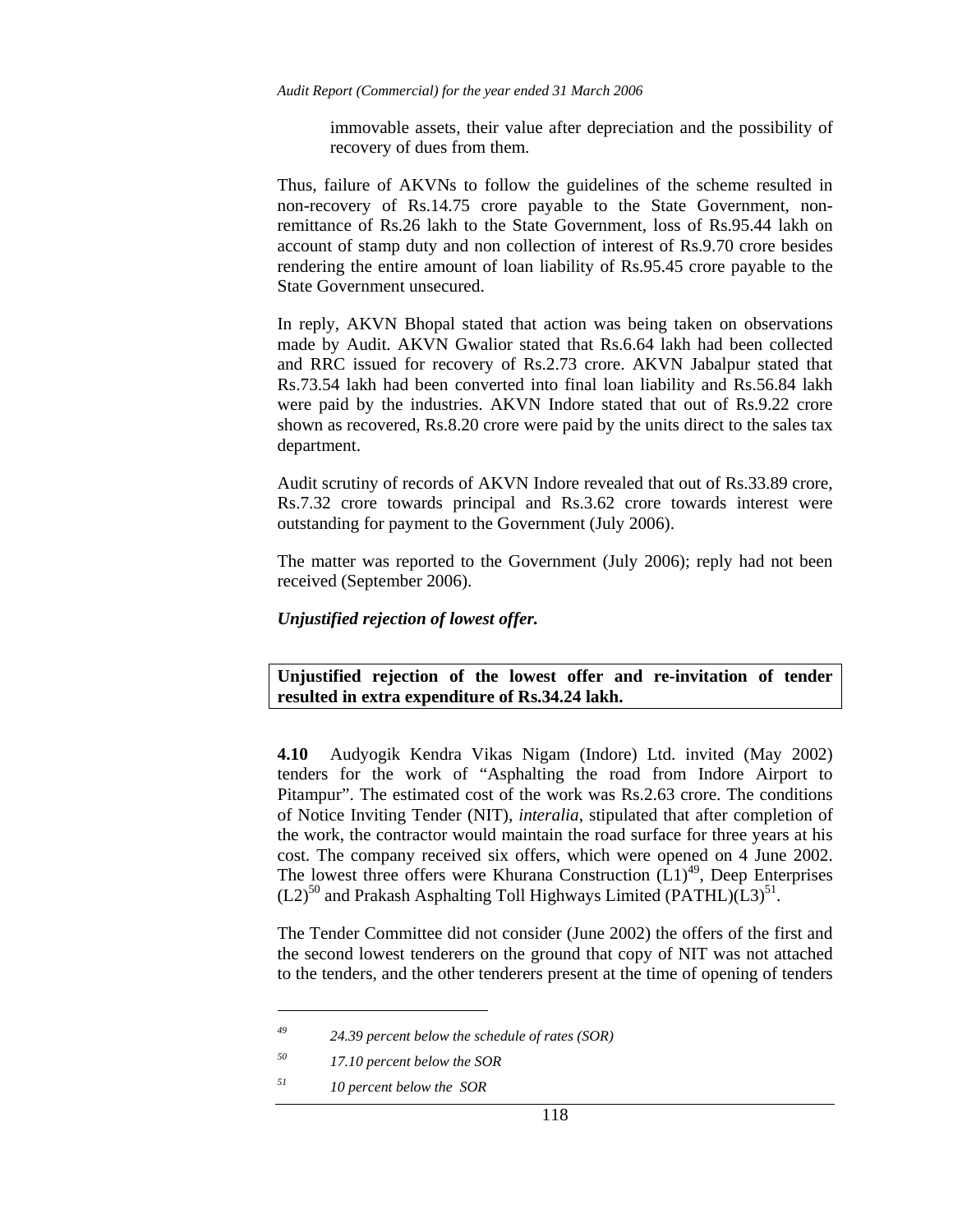had opined that if the NIT was not attached the contractor would not be bound to maintain the road for three years. The third lowest offer of PATHL was considered to be on the higher side compared to the then prevailing rates of the Public Works Department (National Highways) in the area. Hence the offer was not accepted and it was decided to re-tender. The tenders were again invited (July 2002) against which four offers were received. The lowest offer of PATHL at 10.10 *per cent* below SOR (third lowest in the NIT issued in June 2002) was accepted (August 2002), as the rates quoted by him were considered reasonable and the work was awarded to him in September 2002. The work was completed at a cost of Rs.2.40 crore.

Audit scrutiny revealed as under:

- $\triangleright$  As per clause 8 (page 3) of the Tender Schedule, submission of a tender by a contractor implies that he has read the notice, conditions of the tender and all other contract documents and made himself aware of the standard and procedure laid down in this respect and scope and specification of work to be done. In case of doubt, the tender committee could have called for the necessary clarification from the tenderers or their representatives present at the time of opening of tenders. This was not done.
- $\blacktriangleright$  While in June 2002, the tender committee felt that the offer of PATHL (third lowest) at 10 *per cent* below SOR was high compared to the rates of Public Works Department (NH), the same committee considered (August 2002) the offer of PATHL at 10.10 *per cent* below SOR as reasonable.

Thus, the improper decision of the tender committee in not considering the lowest offers resulted in an avoidable extra expenditure of Rs.34.24 lakh.

The Management stated (February 2005) that, as the lowest tenderer against the first call in June 2002, did not enclose a copy of NIT with the tender, the tender committee decided to invite fresh tenders. The reply is not acceptable as the tenderers quote the rates keeping in view the conditions in the NIT. Moreover the tenderer had not denied in the offer that they would not maintain the road for three years as mentioned in the NIT.

The matter was reported to Government/Management (May 2006); their reply had not been received (September 2006).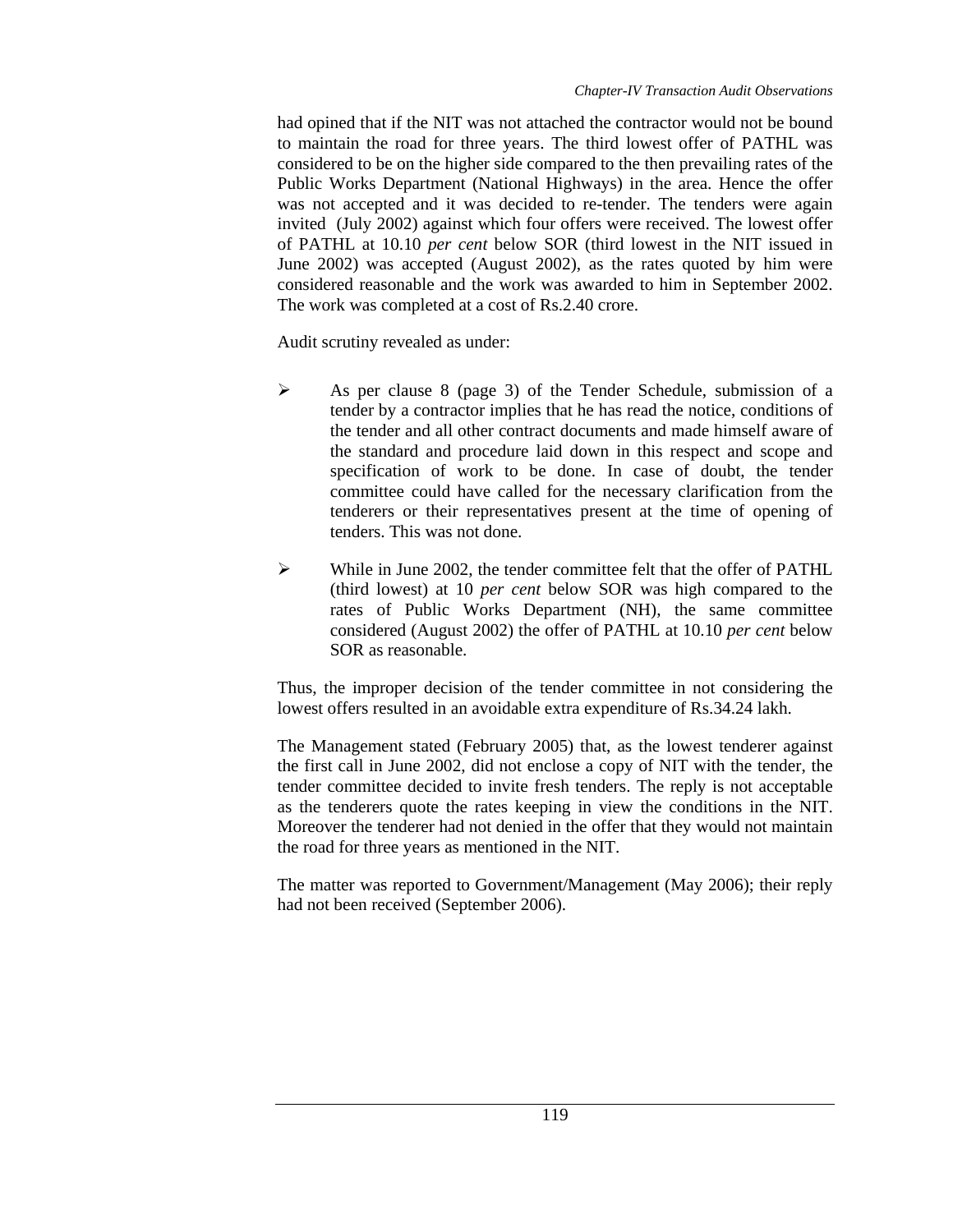*Audit Report (Commercial) for the year ended 31 March 2006* 

**Statutory corporations**

### **Madhya Pradesh State Electricity Board**

*Payment of excess freight* 

**Failure to scrutinise freight bills and delay in raising refund claims resulted in payment of excess transportation charges of Rs.2.86 crore.** 

**4.11** For generation of power at SGTPS<sup>52</sup>, Birsingpur, Madhya Pradesh State Electricity Board (Board) was using coal received from various mines of South Eastern Coalfields Limited. Coal was being transported from the mines to SGTPS by rail wagons and the Board paid freight charges on the basis of distance from the mines to SGTPS as worked out by Railways. It was noticed during audit that the Board paid the railway freight bills without verifying the correctness of the distance involved, resulting in payment of excess freight.

The Board took up the matter of excess freight paid with the Railways during 2003-04 to 2005-06 but Railways rejected the claims in respect of ten cases amounting to Rs.2.86 crore stating that the claims were submitted after six months from the dates of delivery of the consignments and were, therefore, not admissible under the Indian Railway Act.

Thus, lack of proper scrutiny of the distances and the freight claimed by Railway and late submission of refund claims resulted in loss of Rs.2.86 crore to the Board.

The Board stated (June 2006) that the freight charges as levied by Railways and mentioned in Railway Receipts (RR) were verified in respect of quantity of coal and the distances mentioned in the RR were accepted without any further authentication, totally trusting Indian Railways.

The reply is not tenable as the Board, in its own financial interest, should have ensured the correctness of the freight bills before making payment. Besides, it should have ensured making a claim within the permissible period of six months.

The matter was reported to the Government (April 2006); the reply had not been received so far (August 2006).

*<sup>52</sup> Sanjay Gandhi Thermal Power Station (SGTPS).*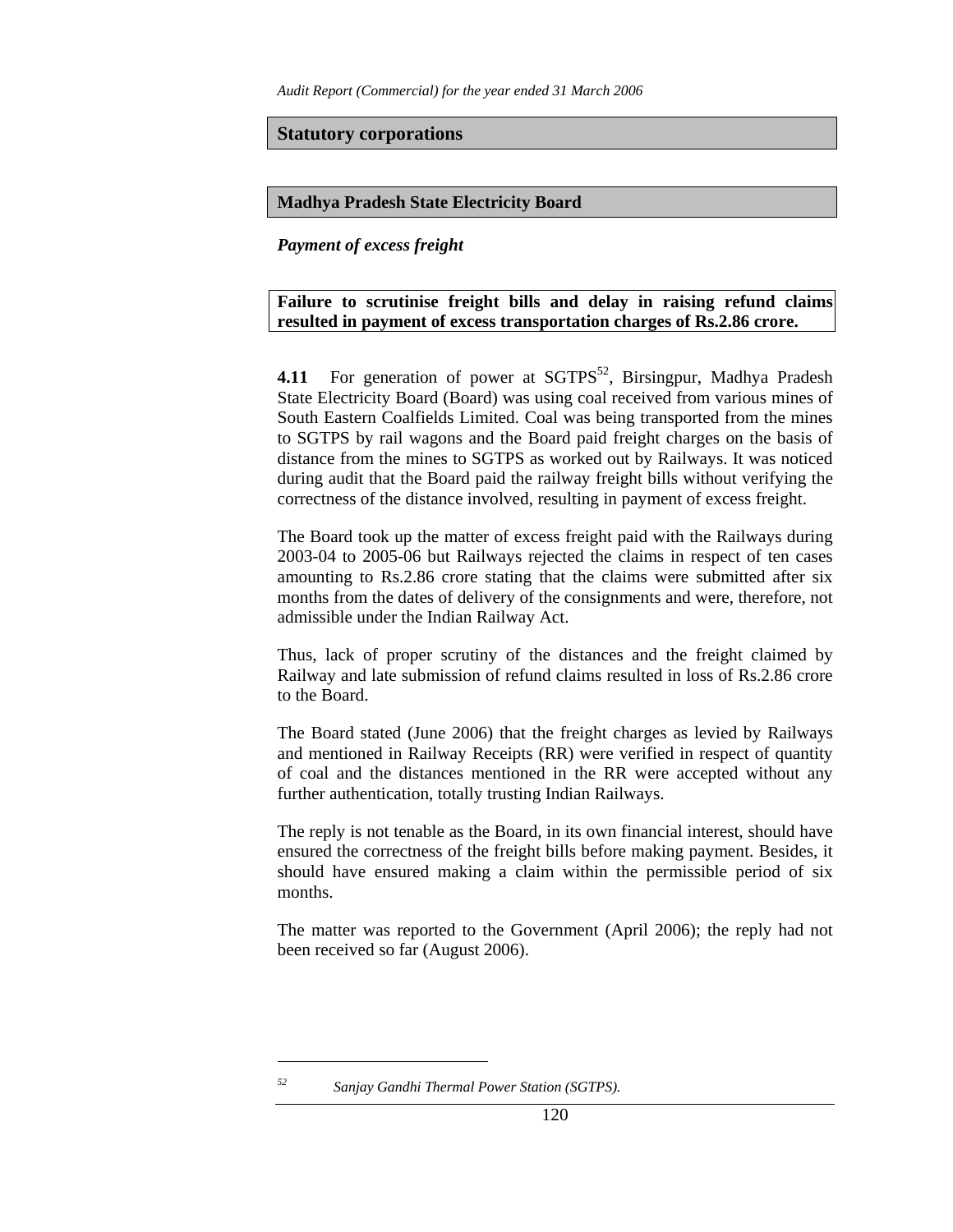# *Blocking up of funds*

## **Non commissioning of fire protection system and consequent blockage of funds.**

**4.12** Madhya Pradesh State Electricity Board (Board) placed (October 1999) orders on Technofab Engineering Limited (TEL), for design, engineering, manufacture and delivery of complete package of fire protection system (FPS) with accessories and one set of spares and special tools, to be installed at unit III and IV of Sanjay Gandhi Thermal Power Station, Birsingpur, for Rs.3.76 crore (Stage - II). Another order for erection, testing and commissioning of the FPS was also placed (December 1999) on the same contractor for an estimated cost of Rs.52.67 lakh.

As per the terms of the orders, supply and erection of the FPS was to be completed within 15 months from the date of letter of intent (10 August 1999) i.e. before 11 November 2000. The contractor not only delayed the supply of material but also failed to erect and commission FPS after supply of 90 *per cent* of the materials valued Rs.3.36 crore (up to January 2003).

Audit scrutiny revealed that an order had been placed by the Board earlier in July and August 1993 on TEL for supply and erection of FPS at unit I and II of SGTPS (Stage-I) for a total cost of Rs.8.83 crore with schedule dates of completion of supply and erection as April 1994 and October 1994 respectively. The supplier had failed to erect the FPS but extension of time was granted up to April 1998. The commissioning of the entire FPS system was not completed.

Despite the firm's failure to complete the work under the earlier contract, the Board had again placed the order on the same supplier for the same work.

Thus, injudicious decision of the Board to place order for supply and erection of FPS on the same contractor resulted in blockage of funds to the extent of Rs.3.36 crore and consequent loss of interest of Rs.1.28 crore (up to March 2006) to the Board.

The Board stated (September 2005) that orders for FPS were placed on this qualified/experienced bidders who had completed projects of such magnitude, as at the time of finalisation of the order there were no such report of delay in work.

The reply is not tenable as the contractor had already defaulted in timely completion of supply against the contract placed in July/August 1993, and the Board had placed the subsequent order on the same firm ignoring their earlier failure.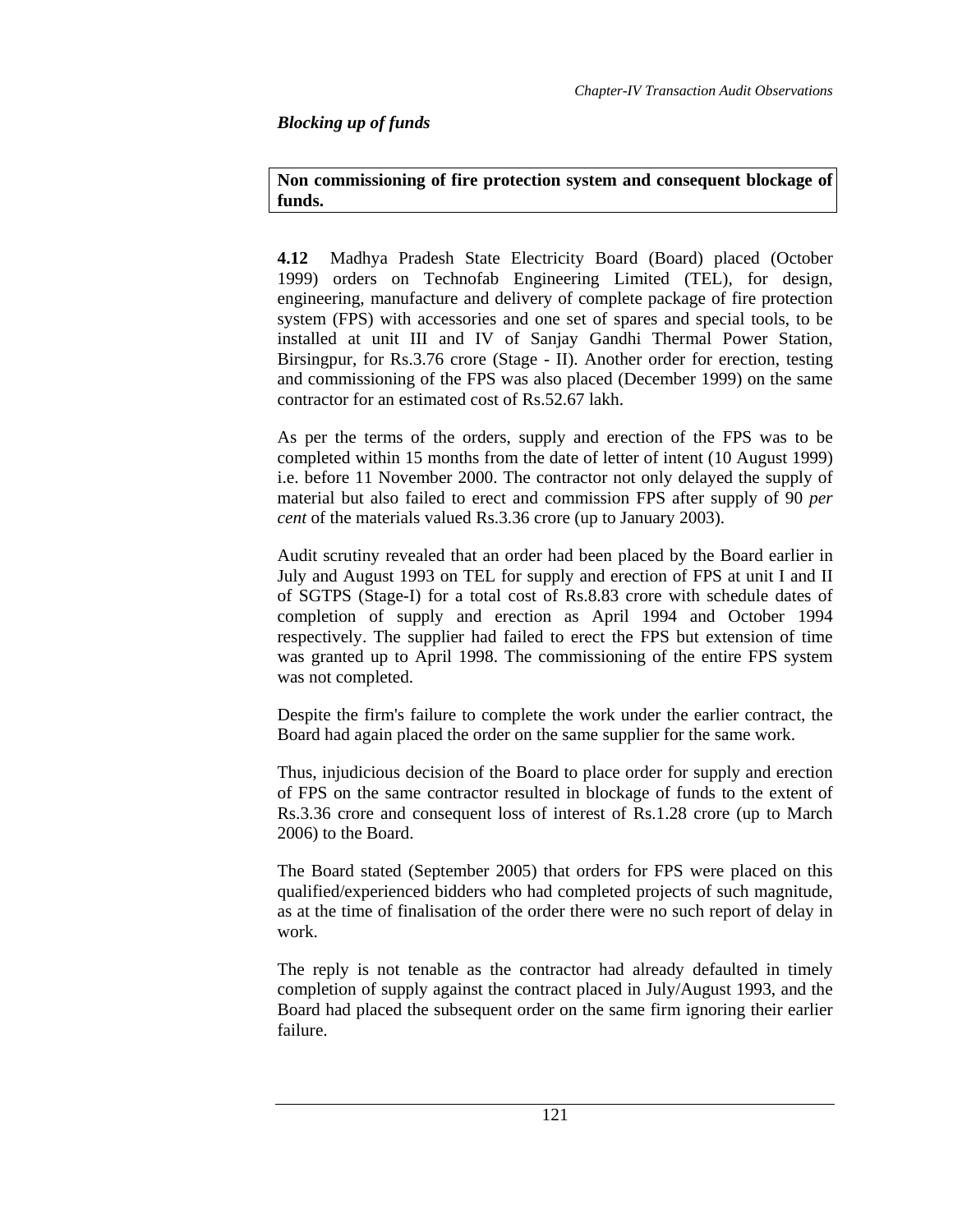The matter was reported to the Government/Board in April 2006; their replies have not been received (August 2006).

### *Short billing of revenue*

l

**Non adherence to the tariff order resulted in under billing of electricity charges and consequent revenue loss of Rs.1.10 crore.** 

**4.13** In order to encourage the consumers for availing of metered connection, the Madhya Pradesh Electricity Regulatory Commission (MPERC) approved revision in tariff for billing effective from 30 December 2004. As per the revised tariff a lumpsum charge of Rs.170 per month in urban areas and Rs.160 per month in rural areas was to be recovered from each domestic unmetered consumer, using electricity for domestic purpose only against the existing rate of Rs.100 per month. These charges were to be further increased by Rs.10 for every quarter.

It was noticed during audit (March 2006) in Damoh (O&M) division that unmetered domestic consumers were billed in January and February 2005 at the rate of Rs.100 per month only as against the applicable rate of Rs.170/Rs.160 per month. It was also noticed in nine<sup>53</sup> divisions that unmetered domestic consumers were not billed during January to March 2005 as per the tariff order. This had resulted in short billing by Rs.1.10 crore as detailed in *Annexure-22.* 

The Executive Engineer Damoh (South) admitted (March 2006) the short billing and stated that recovery would be made by raising demand against the consumers.

It was noticed in audit that the demand was not raised and recovery had not been effected in any of the divisions so far (August 2006). Thus, due to short billing by the various divisions the Board had suffered loss of revenue of Rs.1.10 crore.

The matter was reported to the Government/Board (May 2006); their replies have not been received so far (August 2006).

*<sup>53</sup> Dhar(O&M), Jhabua (O&M), Rajgarh, Alirajpur (O&M), Barwaha, Khargone, Mandleshwar, Sendhwa, Barwani.*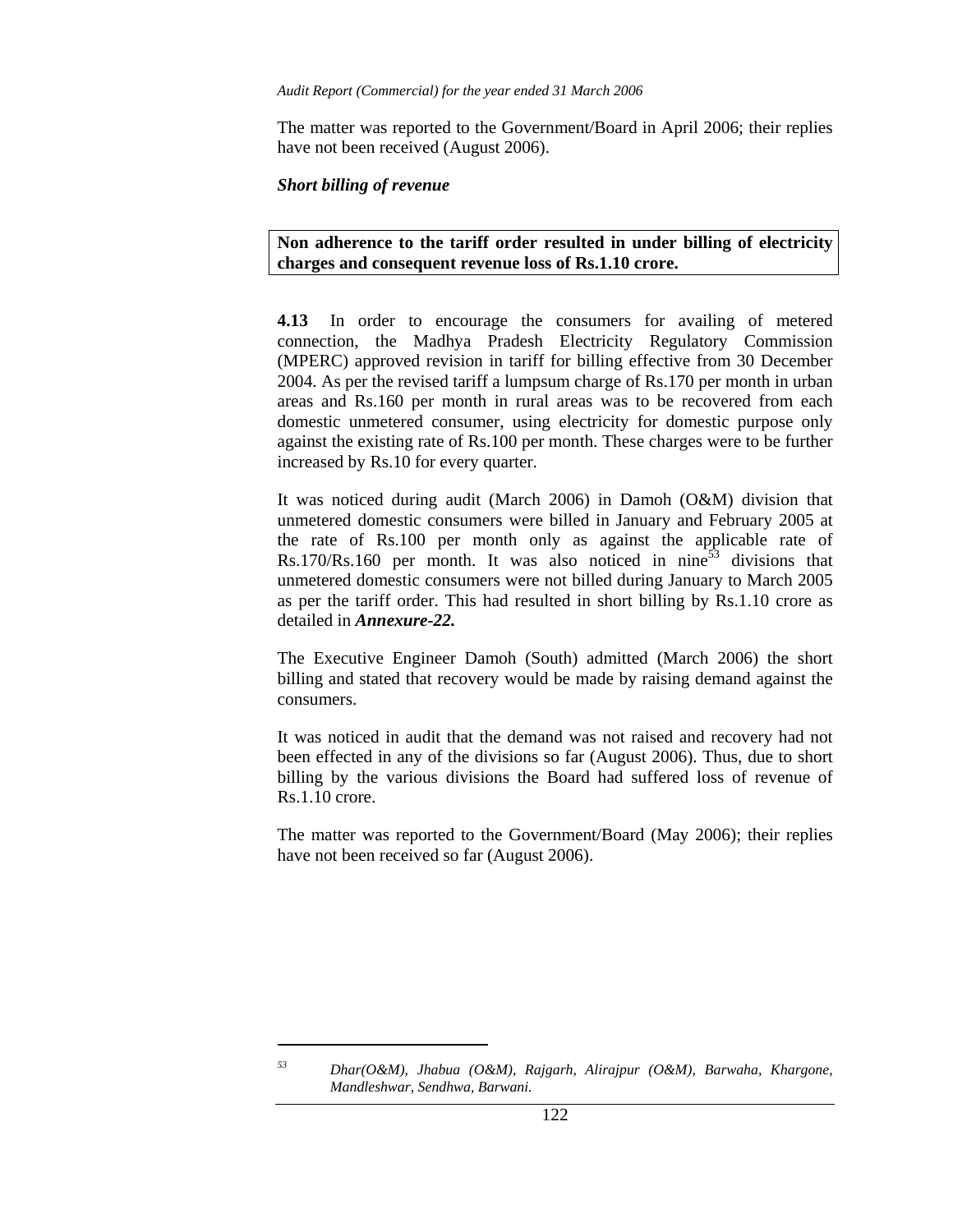# *Not invoking of the risk and cost purchase clause*

## **Not invoking of the risk and cost purchase clause against the defaulting supplier resulted in extra payment of Rs.70.06 lakh.**

**4.14** Madhya Pradesh State Electricity Board (Board) invited tenders (11 November 2003) for supply of TOR/Mild Steel bars for civil work of Madikheda hydro electric project. The Board placed (January 2004) order on the lowest offer of Vimal Industries, at a cost of Rs.2.93 crore. The order provided that the supply would commence immediately on placement of the order and shall be completed within 60 days thereof. In the event of any breach of the terms of the order, the Board had the right to purchase the unsupplied quantity of material at the risk and cost of the supplier.

The contractor, on receipt of the order, expressed his unwillingness to supply the material. The Board served a notice to the supplier and proceeded with procurement from other source incurring extra expenditure of Rs.70.56 lakh. Though the Board's advocate had advised (April 2004) filing of a suit for recovery of the additional expenditure from the defaulting contractor, the Board cancelled the contract and decided (August 2004) not to file a case for recovery. The Board only forfeited (May 2005) the EMD of Rs.50,000 and black listed the firm for five years.

Thus, failure of the Board to enforce the contract clause with regard to purchase at the risk and cost of the defaulting supplier resulted in extra expenditure of Rs.70.06 lakh to the Board.

The Board stated (June 2006) that it acted on the basis of legal advice given by its counsel and it was taking all necessary action for realisation of the amount.

The reply is not correct as the Board did not file a Civil Suit for recovery of the additional expenditure, though the legal counsel had advised it to do so.

The matter was reported to the Government (May 2006); the reply has not been received so far (August 2006).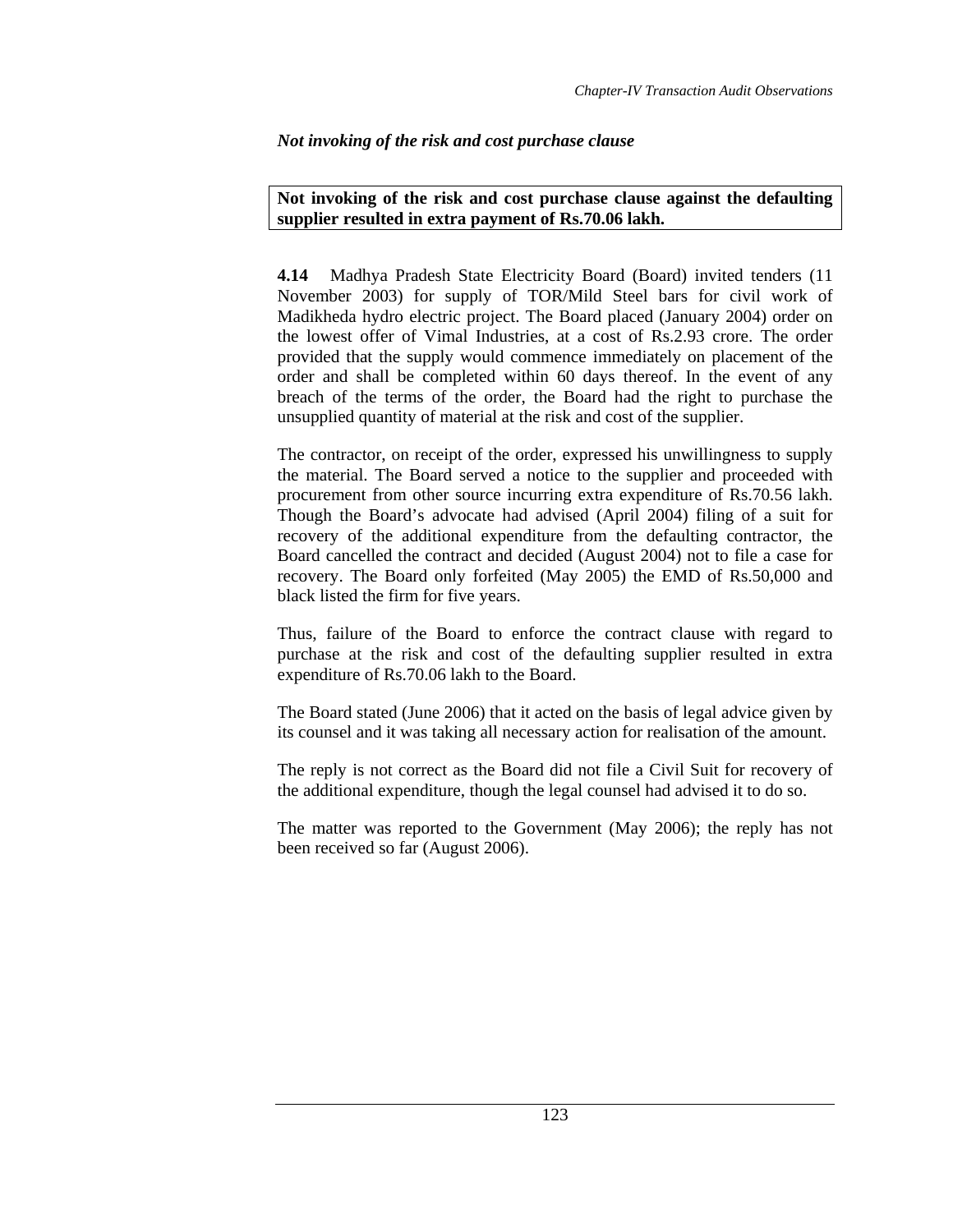#### *Acceptance of improper security deposit*

**Acceptance of Fixed Deposit Receipts (FDR) not discharged by the contractor in favour of the Board resulted in non-recovery of dues amounting to Rs.38.67 lakh from the contractor.** 

**4.15** The work of liaisoning of quality and quantity including supervision of loading and movement of coal through rail for SGTPS<sup>54</sup>, Birsingpur was awarded by Madhya Pradesh State Electricity Board (Jan 2000) to B.S.N. Joshi & Sons Vishakhapatnam (Contractor), for a period of three years at Rs.42.68 lakh.

The scope of the work included collection of demand drafts towards Railway freight charges from the respective offices of the Power Station and handing them over to the concerned railway authorities for collection of Railway Receipt (RRs). It was the responsibility of the contractor to ensure that the RRs were prepared on freight paid basis and no penal charge was levied by Railways. If any penalty was charged such penal charges were recoverable from the contractor.

On completion of the contract (15 March 2003) the Board found (August 2004) that the Railway had recovered surcharge amounting to Rs.97.01 lakh from the Board due to delayed payment of freight charges at the loading end by the contractor and that an amount of Rs.93.41 lakh was recoverable from the contractor after adjustment of the firm's security deposit and running bills. The Board, therefore, decided (August 2004) to liquidate the Security Deposit and EMD amounting to Rs.53.17 lakh collected from the contractor in respect of other works and also decided to file a case in the court of law. When the Board took up the matter of encashment of Fixed Deposit Receipts (FDR) collected as Security Deposit, with the contractor's bank, they released Rs.14.31 lakh (after deduction of bank commission and Income Tax) only and returned (October 2004) the FDRs to the Board stating that the documents could not be liquidated as the same were not discharged by the contractor in favour of the Board. The Bank asked the Board to get the FDRs discharged by the contractor or to furnish irrevocable letter of authority issued by the contractor for their liquidation. The Board, however, could not furnish either the discharged certificate or the irrevocable letter of authority from the contractor, resulting in non-liquidation of documents by the Bank.

Thus, due to acceptance of insufficient and improper documents as security, the Board could not realise  $\text{Rs.38.67}^{55}$  lakh from the contractor.

 $\overline{a}$ 

*<sup>54</sup> Sanjay Gandhi Thermal Power Station* 

*<sup>55 (</sup>i) Total FDRs available for encashment Rs.53.17 lakh.(ii) Amount received by encashing 2 FDRs after deduction of Income Tax and Bank charges Rs.14.31 lakh (iii) FDRs not encashed Rs. 38.67 lakh.*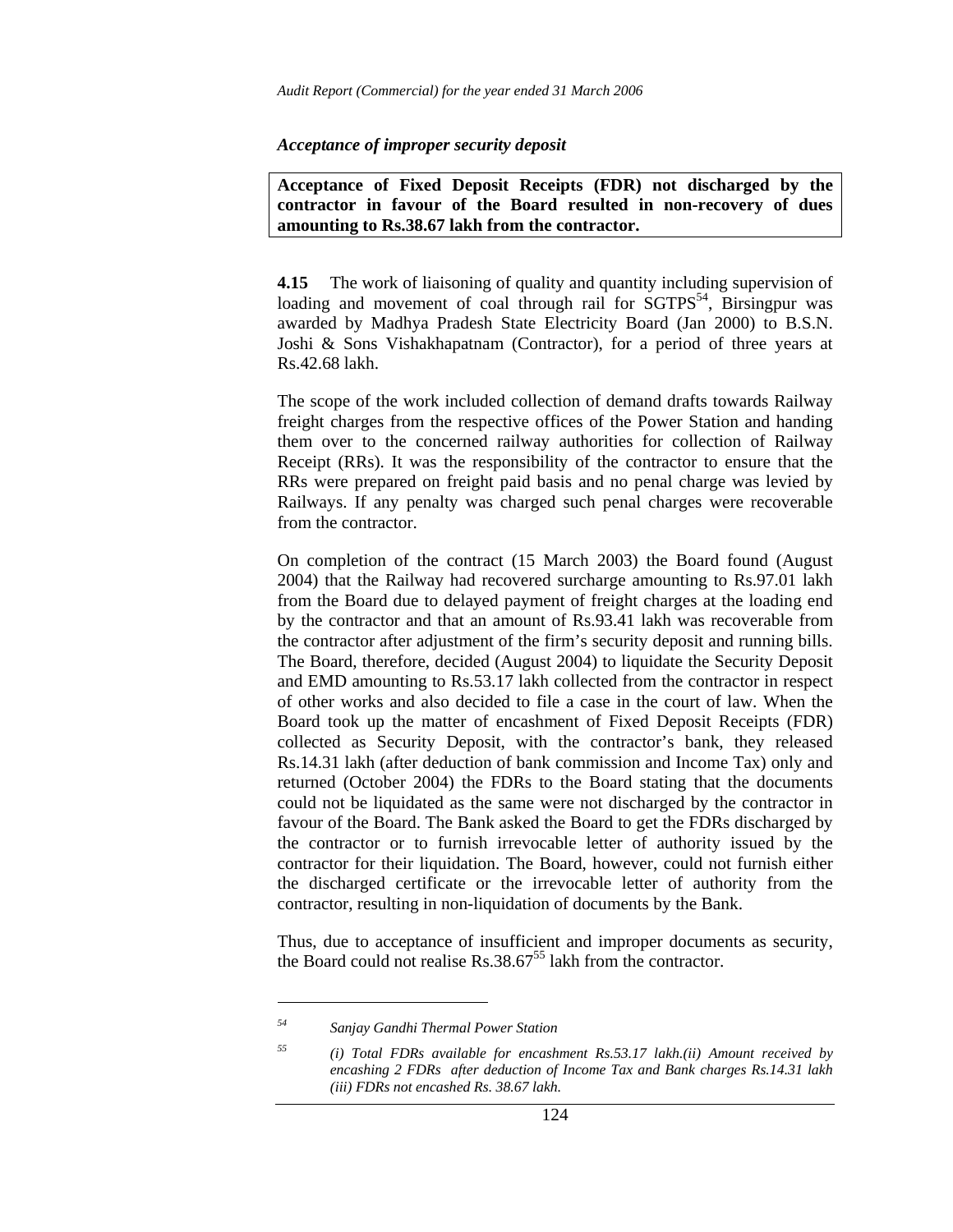Had the Board verified the FDRs at the time of their acceptance, the loss could have been avoided.

The matter was reported to the Government/Board (May 2006); their reply had not been received so far (August 2006).

### *Avoidable expenditure due to payment of Commercial Tax at higher rate*

**Non availing of concessional rate of commercial tax resulted in avoidable expenditure of Rs.15.81 lakh.** 

**4.16** Government of Madhya Pradesh extended (September 1998) concessional rate of commercial tax on raw materials and incidental goods procured for use in generation and distribution of electrical energy in the State. Cement also qualified as a raw material for availing the concessional rate, from 1 April 2000.

It was noticed in audit that the Chief Engineer (Civil) P&D Project had not availed of the concessional rate of commercial tax at 4.6 *per cent* and had instead paid a higher rate of 13.8 *per cent* on 8222 MT of cement purchased between April 2000 and June 2004 for its various projects, resulting in avoidable expenditure of Rs.15.81 lakh.

Accepting the audit observations, the Board stated, (June 2006) that in consultation with its legal counsel, action had been initiated for realisation of Rs.15.81 lakh from the supplier. Report regarding actual recovery is however, awaited (September 2006).

The matter was reported to the Government (May 2006); their reply has not been received so far (August 2006).

### *Purchases made without requirement*

l

**Blocking of funds amounting to Rs.1.20 crore and consequential loss of interest of Rs.17.16 lakh.** 

**4.17** Madhya Pradesh State Electricity Board (Board) decided (June 1992) to procure two Diesel Generator (DG) sets for meeting any emergency situation arising due to grid failure, in running the auxiliaries required for starting the four units of Sanjay Gandhi Thermal Power Station, Birsingpur. The Board placed (July 2001) an order on Powerica Limited, Mumbai for supply of two 1000 KVA DG sets and accessories for a total cost of Rs.1.70  $\overline{\text{core}}^{56}$ . Another order (July 2001) was placed for unloading, erection, testing and commissioning of the two DG sets, including accessories and

*<sup>56</sup> DG sets & Accessories -Rs.1.31crore and Duties, Spares & Others -Rs.0.39crore.*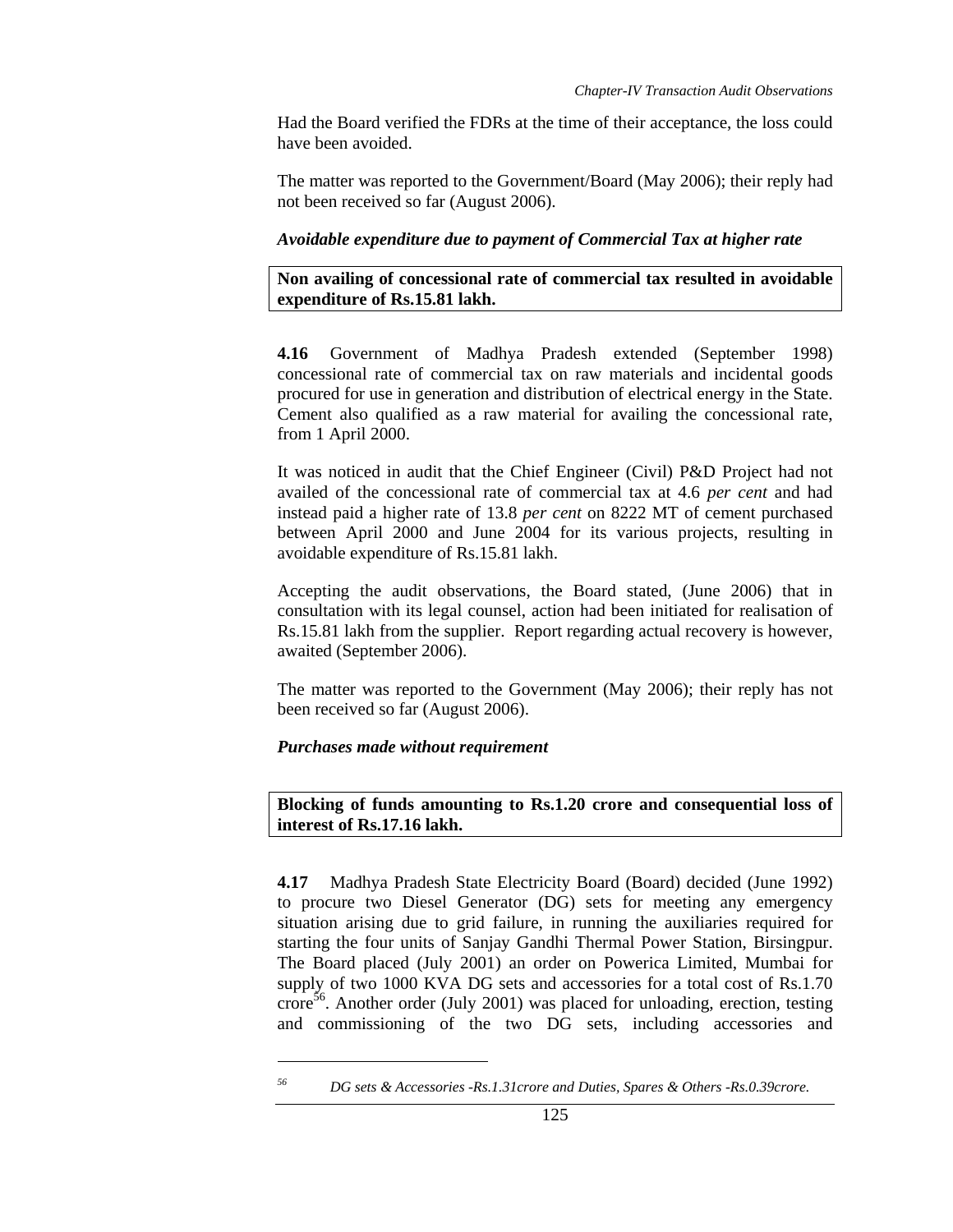consumables for a cost of Rs.3 lakh on the same supplier. The works were to be completed by 31 January 2003 and 31 March 2003 respectively.

The contractor supplied (November 2002) DG sets valuing Rs.1.32 crore. As per the supply order, the Board was required to release 90 *per cent* of the invoice amount within 30 days after receipt of the material at site, but the Board did not make the payments.

The contractor approached the Board and the Government for getting the payment released. Instead of releasing payment the Board asked (July 2003) the contractor to lift the DG sets from the site at their risk and cost and without any financial liability on either side. Though the contractor agreed, the DG sets were not lifted by them.

Later, the Board decided (August 2004) to release the payment in instalments and to carry out erection, testing and commissioning of the DG sets as per the order. The Board paid Rs.1.20 crore to the contractor between September 2004 and April 2005 but the DG sets have not been commissioned so far (May 2006). Thus, procurement of DG sets without requirement, resulted in blockage of funds amounting to Rs.1.20 crore and consequent loss of interest of Rs.17.16 lakh.

The Board stated (May 2006) that due to paucity of funds it could not make payment and take delivery of DG sets when supplied.

The reply is not tenable as the Board should have ensured availability of funds before placing the order.

The matter was reported to the Government (April 2006); the reply has not been received so far (August 2006).

### *Extra expenditure due to delay in release of payment*

### **Non enforcement on the ordered supplies of 11 KV VCBs resulting in extra expenditure of Rs.16.18 lakh.**

**4.18** Madhya Pradesh State Electricity Board (Board) placed (November 2002) orders for procurement of 700 Nos.11 KV Vacuum Circuit Breakers (VCBs) for Rs.1,15,500 each, on different suppliers. Due to delay in payment to the suppliers by the Board the firms did not supply the full quantities and a balance of 287 VCBs remained to be supplied. The Board floated (December 2003) another tender for procurement of 500 VCBs (including 287 VCBs not supplied by the earlier suppliers) on 100 *per cent* assured payment within 45 days of receipt of material, on the pretext that the supply takes long time in delivery as considerable time is taken in manufacturing. The lowest offer received in response to the later tender at Rs.1,47,855 per VCB was higher by Rs.32,355 each as compared to the earlier rate. Though the Board, on the intervention of the Chairman, approached the original suppliers to supply the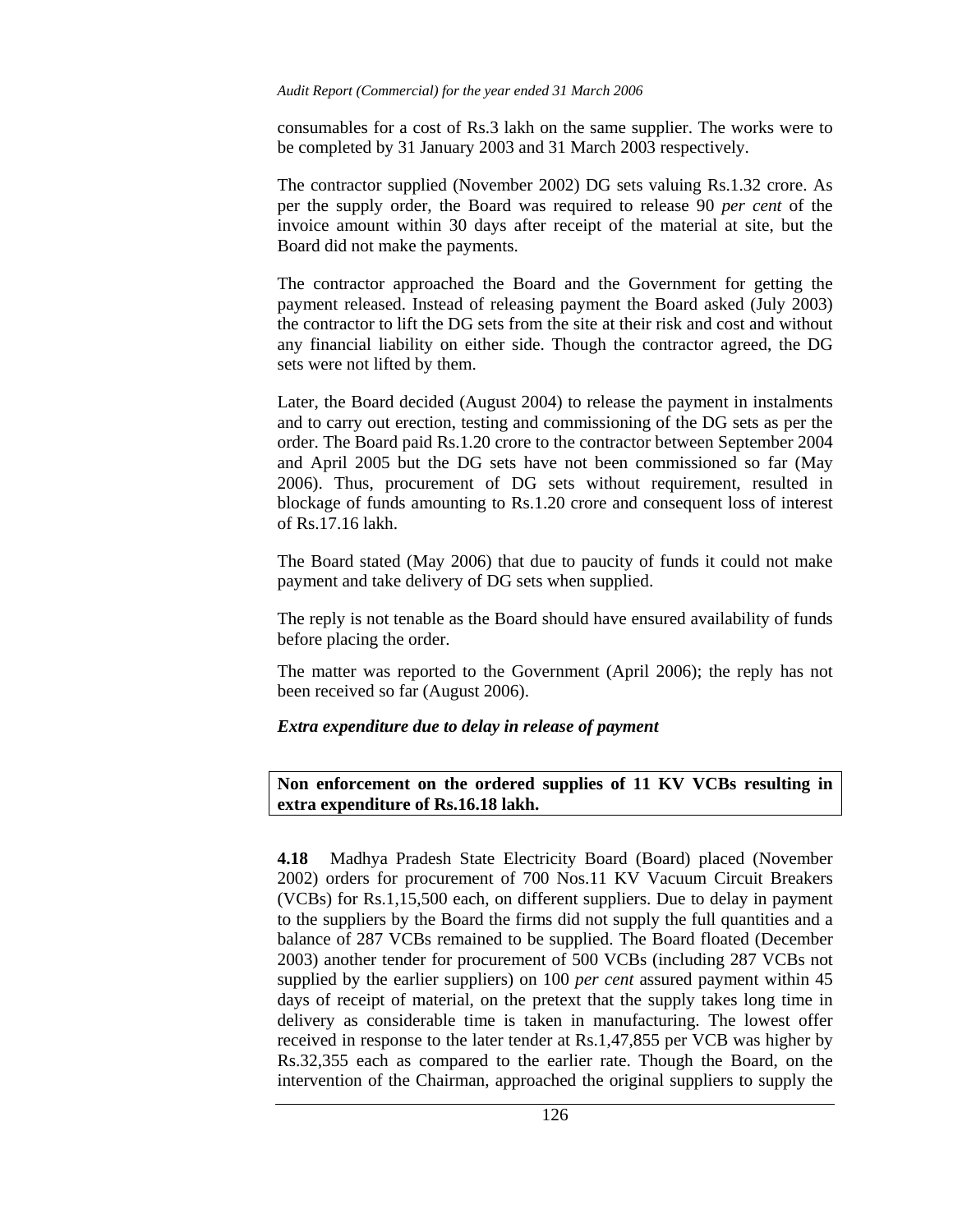balance quantity of VCBs with modified terms of payment and the suppliers also agreed to supply the same, the Board placed orders for supply of 178 Nos VCBs at the higher rate (in July and August 2004) against the subsequent tender assuming that only 172, as against 287 VCBs pending supply, would be supplied by the original suppliers.

Audit scrutiny revealed that the suppliers could supply only 117 VCBs out of the expected quantity of 172. One more supplier (Crompton Greaves) also supplied 120 VCBs at the earlier rate. Thus total supply of 237 VCBs could be arranged at the earlier rate resulting in non supply of 50 VCBs which were procured at the higher rate incurring extra avoidable expenditure of Rs.16.18 lakh.

The Chief Engineer (S&P) stated (January 2006) that they had procured only 390 VCBs against the total requirement of 607 VCBs out of which 237 were purchased at the lower rate. Hence there was no question of extra payment; instead there was a saving of 217 VCBs (607-390) due to non-procurement. The reply is not tenable as the unsupplied quantity of 50 VCBs covered in earlier order (November 2002) was procured at a higher price, against the subsequent tender (December 2003) resulting in extra expenditure of Rs.16.18 lakh.

The matter was referred to the Government/Board (May 2006); their replies have not been received so far (August 2006).

# *Extra expenditure*

**Extra expenditure of Rs.12.60 lakh due to delay in making advance payment as required.** 

**4.19** For urgent renovation of Ghoradongri Sarni Broad Gauge siding, Madhya Pradesh State Electricity Board (Board) placed (December 2004) orders for supply of 608.80 MT rails on Steel Authority of India Limited (SAIL) for a total cost of Rs.1.88 crore (inclusive of excise duty and cess prevailing at that time).

As per the terms and conditions of the order, any increase in excise duty (ED) after issue of the order was payable by the Board and total value of material was to be released in advance in two instalments against the proforma invoice submitted by SAIL and supplies were to be completed by 31 March 2005.

SAIL submitted (January 2005) proforma invoice for a quantity of 308 MT amounting to Rs.98.47 lakh which was inclusive of 16 *per cent* ED as against 12 *per cent* mentioned in the purchase order and thus the revised price for 608.80 MT worked out to Rs.1.94 crore. The supplier reminded (February and March 2005) the Board for arranging immediate advance payment. The Board, however, did not make advance payment before 31 March 2005 despite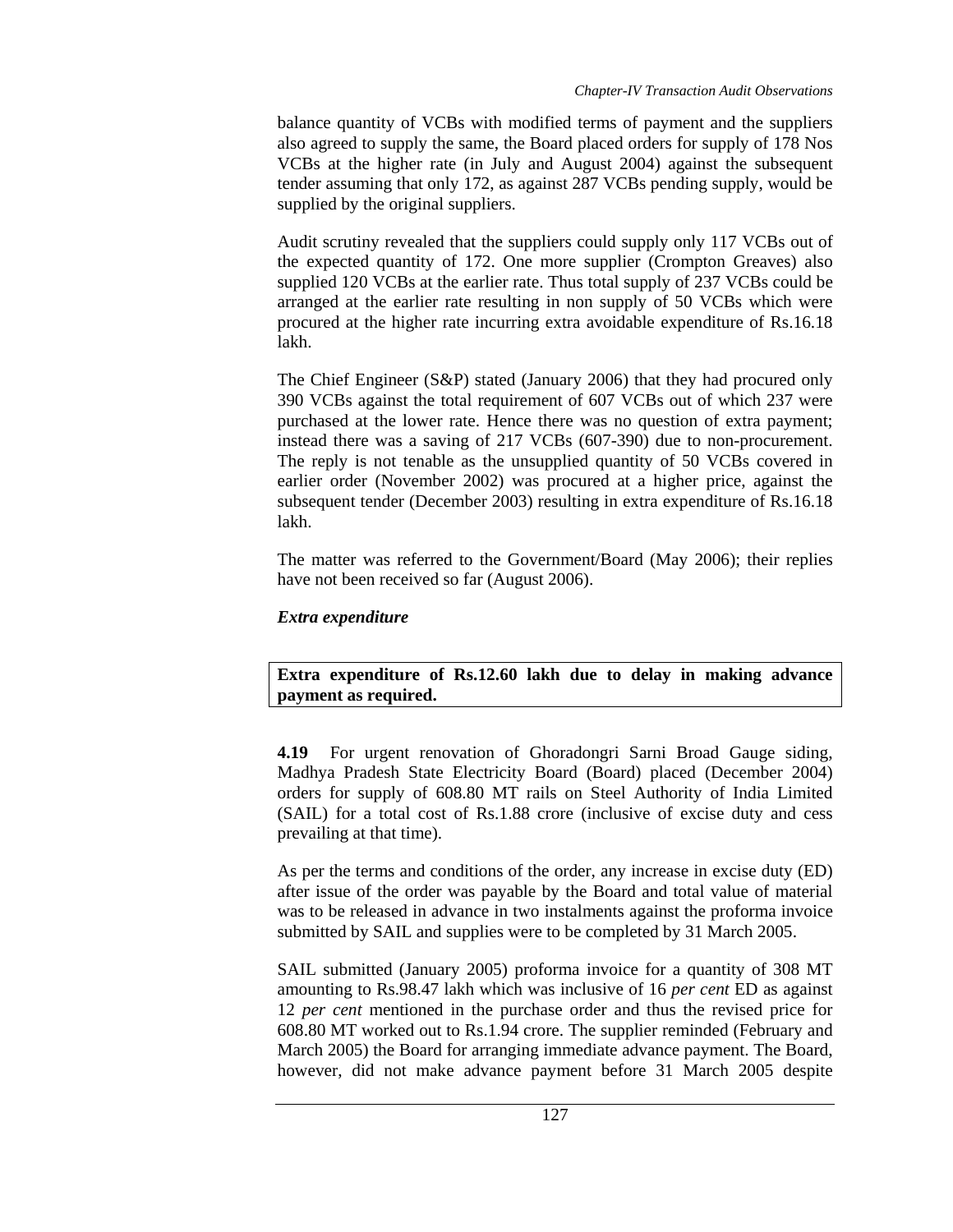availability of funds, which led to cancellation of orders by SAIL on 4 April 2005.

As the material was urgently required, the Board invited fresh tenders (June 2005), against which the only valid bid received was from SAIL at Rs.2.07 crore. The Board accepted the tender and placed order (September 2005) for the original quantity of 608.80 MT against which a quantity of 598.50 MT was supplied and payment was made between September and December 2005. Thus, due to injudicious delay in releasing payment against the first order the Board had to incur extra expenditure of Rs.12.60 lakh.

The Board stated (May 2006) that 'since SAIL had submitted the proforma invoice without any supporting document, any change in Excise Duty required modifications in the order'. SAIL supplied a copy of the notification only on 2 March 2005 which resulted in delay in revision of order and releasing of advance.

The reply is not tenable as SAIL had supplied the notification of change in ED on 2 March 2005, well within the due date for completion of supply.

The matter was reported to the Government (April 2006); the reply has not been received so far (August 2006).

## **General**

## *Response to Inspection Reports, Draft Paragraphs and Reviews*

**4.20** Audit observations not settled on the spot are communicated to the heads of the PSUs and the administrative departments concerned of the State Government through Inspection Reports. The heads of PSUs are required to furnish replies to the Inspection Reports through the respective Heads of administrative Departments within a period of six weeks. Inspection Reports issued up to March 2006 pertaining to 28 PSUs showed that 5,573 paragraphs relating to 2,088 Inspection Reports remained outstanding at the end of September 2006 *(Annexure-23)*. Of these, 1,912 Inspection Reports containing 4803 paragraphs had not been replied to for one to 20 years.

Similarly, draft paragraphs and reviews on the working of PSUs are forwarded to the Principal Secretary/Secretary of the administrative department concerned demi-officially seeking confirmation of facts and figures and their comments thereon within a period of six weeks. It was, however, noticed that out of 19 draft paragraphs and five draft reviews forwarded to the various departments between April 2006 and August 2006, replies to all the reviews and 12 draft paragraphs were awaited (September 2006)) as per details given in *Annexure-24*.

It is recommended that the Government should ensure that : (a) procedure exists for action against the officials who fail to send replies to inspection Reports/draft paragraphs/reviews as per the prescribed time schedule;